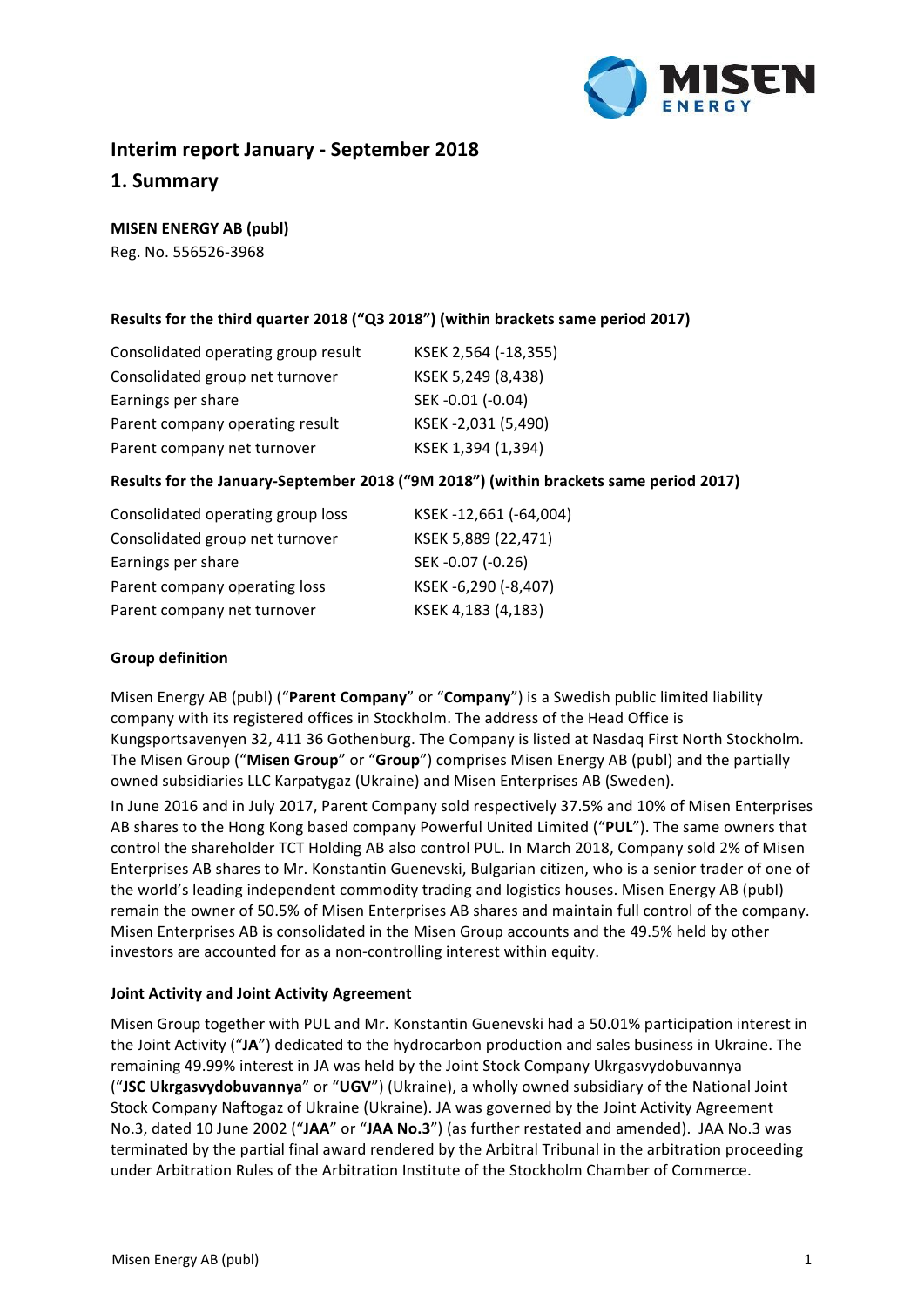# **2. Essential Events during the nine months 2018**

# **Accounting treatment of the Joint Activity**

Misen Enterprises AB and LLC Karpatygaz participate in an arbitration proceeding commenced by JSC Ukrgasvydobuvannya in August 2016 under JAA No.3 and vigorously defend the legitimate interests of their investors.

In accordance to the procedural timetable determined by the Tribunal, the disputing parties exchanged their positions. JSC Ukrgazvydobuvannya requested invalidation or, alternatively, termination of JAA No.3. Misen Enterprises and LLC Karpatygaz agreed with JSC Ukrgazvydobuvannya on termination of JAA No.3 and requested the Arbitral Tribunal to order JSC Ukrgazvydobuvannya to compensate for their share of the Joint Activity.

On 11 July 2018, the Arbitral Tribunal rendered a final partial award in the arbitration proceeding commenced under JAA in accordance to Arbitration Rules of the Arbitration Institute of the Stockholm Chamber of Commerce. This award is a final award on those issues that were decided at this stage of the proceeding. The Arbitral Tribunal fully rejected the JAA's invalidity arguments, as well as the overwhelming majority of JSC Ukrgasvydobuvannya's arguments concerning Misen Enterprises AB and LLC Karpatygaz alleged "breaches". In specific, final partial award acknowledges the following:

1. The Arbitral Tribunal has fully, unanimously and unequivocally dismissed all the claims submitted by JSC Ukrgasyydobuvannya in relation to alleged invalidity of the JAA. The Arbitral Tribunal found no corruption or collusion in the negotiation and approval of the JAA. The Tribunal did not establish any wrongdoing of present and/or former shareholders (beneficial owners) of Misen Enterprises AB and Karpatygaz LLC. Also, there was no wrongdoing of management of Misen Enterprises AB and Karpatygaz LLC. The JAA complied with all relevant Ukrainian legislation. Specifically, the Arbitral Tribunal found that there is no basis to conclude that the JAA breached Article 7(4) of the Pipeline Transport Law or public policy. The Arbitral Tribunal established that JSC Ukrgasvydobuvannya's well stock, that JSC Ukrgasvydobuvannya retained full rights to access and use its wells and there was no misappropriation of this of JSC Ukrgasvydobuvannya's property. Further, the Arbitral Tribunal has rejected claims of JSC Ukrgasvydobuvannya that the JAA breached the prohibition on the sale of gas other than to PJSC NJSC Naftogaz of Ukraine pursuant to Article 10 of the Law on the Functioning of the Gas Market.

Summarizing the Arbitral Tribunal findings on the above mentioned issues. Tribunal confirmed that the JAA is a legal and fully binding contract, which gave rise to substantial benefits for JSC Ukrgasvydobuvannya (notably the ability to commercialise its gas at higher, unregulated prices, the obligation of Misen Enterprises AB to ensure additional financing to implement the Joint Activity Programs, and the revenues earned by providing services to the Joint Activity under the Services Agreement). The JAA was concluded in the interests of JSC Ukrgasvydobuvannya, not contrary to its interests.

2. Performing their respective contractual obligations. Misen Enterprises AB and / or LLC Karpatygaz did not make any material breaches of the JAA, and, therefore, Arbitral **Tribunal has fully, unanimously and unequivocally dismissed all the claims submitted by JSC Ukrgasvydobuvannya to terminate the JAA on the ground that Misen Enterprises AB** and LLC Karpatygaz allegedly breached their contractual obligations. Specifically, the Arbitral Tribunal found that Misen Enterprises AB made no breach of its obligation to provide additional financing to implement the Joint Activity Programs; LLC Karpatygaz made no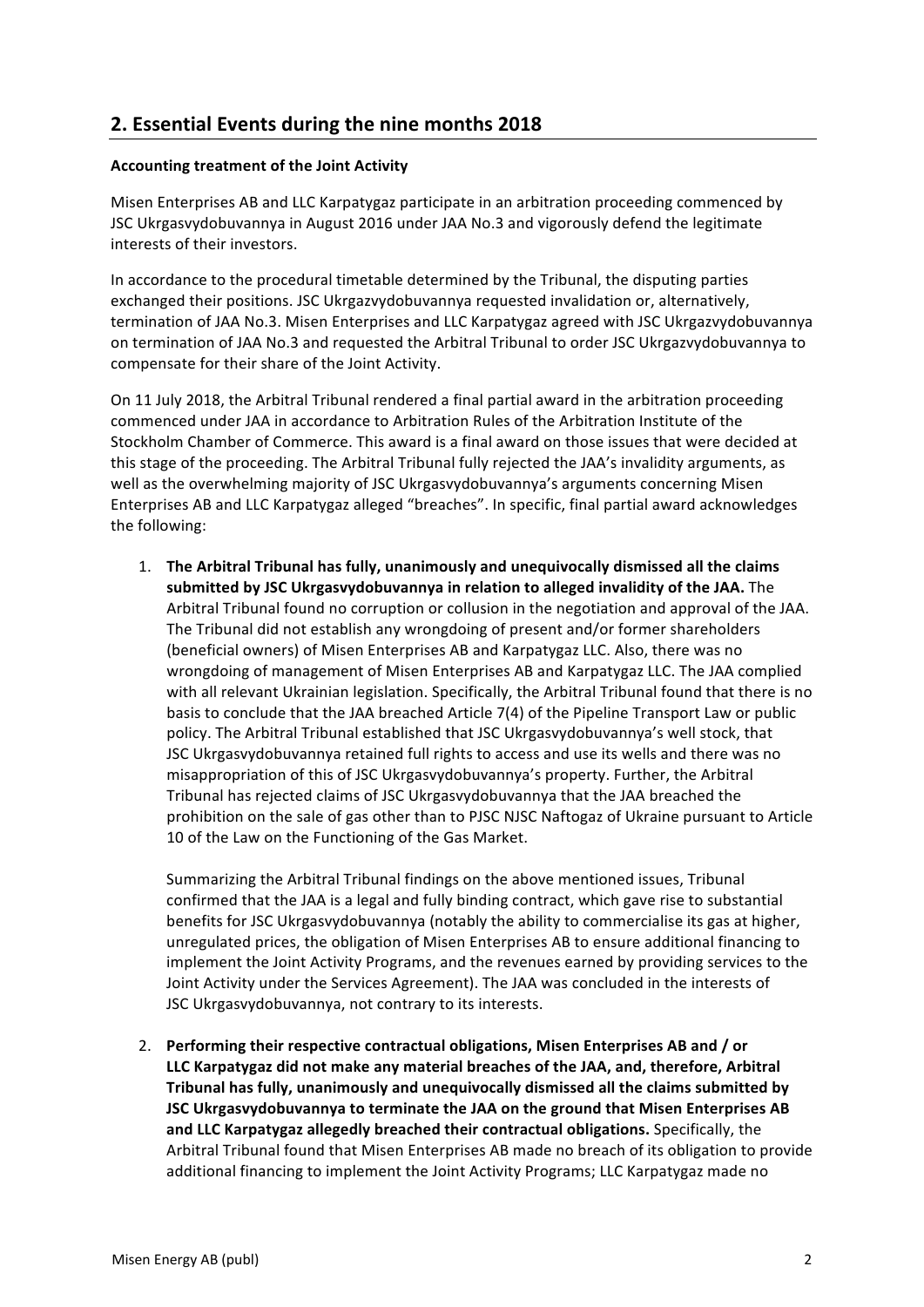breaches of the JAA by entering into any of the sale of gas agreements; there was no failure to contribute know-how to the Joint Activity; there were no unjustified "threats" to stop operation of certain booster compressor stations; LLC Karpatygaz had a right to enter into settlement agreements with respect to certain debts owed to the Joint Activity; and, finally, the Arbitral Tribunal declared that LLC Karpatygaz complied with its obligations under the JAA with respect to commissioning the booster compressor stations (including the major Khrestyshchenska BCS) and conducting repair works of the wells.

- 3. The only instance where the Arbitral Tribunal partially endorsed the position of **JSC Ukrgasvydobuvannya is the Tribunal's findings that Misen Enterprises did not meet its** obligation to make part of its contribution in the amount of approximately MUSD 8.5 by 31 December 2015 and that Karpatygaz was late under the JAA in equipping certain wells with metering stations. However, the Arbitral Tribunal decided that these breaches, whether considered alone or together, cannot be characterised as substantially depriving JSC Ukrgasvydobuvannya of what it expected to receive when making the JAA and do not give right for JSC Ukrgasvydobuvannya to terminate the JAA. Moreover, while the Arbitral Tribunal indicated that a failure to make the remaining part of Misen Enterprises AB contribution may lead to making appropriate adjustments to the JAA participant's share of the joint property upon termination of the JAA, this does not result in the rescission of the parties' original agreement on the value of their contributions. Thus, the Arbitral Tribunal upheld that, as was contractually agreed, JAA entitled Misen Enterprises AB and LLC Karpatygaz to a 50,01 % share in the joint property.
- 4. However, since the 70% royalty imposed by the Government of Ukraine brought a material change in circumstances and it is no longer possible to achieve the purpose of the JAA, the Arbitral Tribunal concluded that the JAA must be terminated as of 11 July 2018 solely on **these grounds.** As previously reported, Misen Enterprises AB and LLC Karpatygaz agreed on termination of the JAA particularly on these grounds. Again, the Arbitral Tribunal has fully upheld Misen Enterprises AB and LLC Karpatygaz pleadings in this respect.
- 5. Therefore, the Arbitral Tribunal obliged Misen Enterprises AB, LLC Karpatygaz and **JSC** Ukrgasvydobuvannya to take all steps necessary and appropriate to give practical **effect to termination of the JAA.** The parties agree that, following termination, the Joint Activity's assets should be transferred to JSC Ukrgasvydobuvannya, with Misen Enterprises AB and LLC Karpatygaz receiving compensation for their interests in those assets. If after the final partial award the parties will not be able to agree on the valuation of Misen Enterprises AB, LLC Karpatygaz share, this issue will be decided by the Arbitral Tribunal in its final award.

Given that the Arbitral Tribunal rendered a final partial award to terminate the JAA No. 3, the Company believes that control over the specific assets owed by JA no longer exists when preparing the quarterly accounts as for 30 September 2018. Control is required to consolidate the assets as well as the future results of the JA in the Group accounts.

The claims against JSC Ukrgazvydobuvannya may not be accounted for as an asset in the Group financial statements as the outcome of the arbitration proceeding in relation to compensation for Misen Enterprises AB and LLC Karpatygaz for their share in JA is still uncertain at the date of this report.

The accounting treatment and book value do not purport to reflect the value of the claims of Misen Enterprises AB or LLC Karpatygaz for compensation arising from the termination of JAA No.3. Nor does this accounting treatment imply in any respect any waiver of any claim submitted by Misen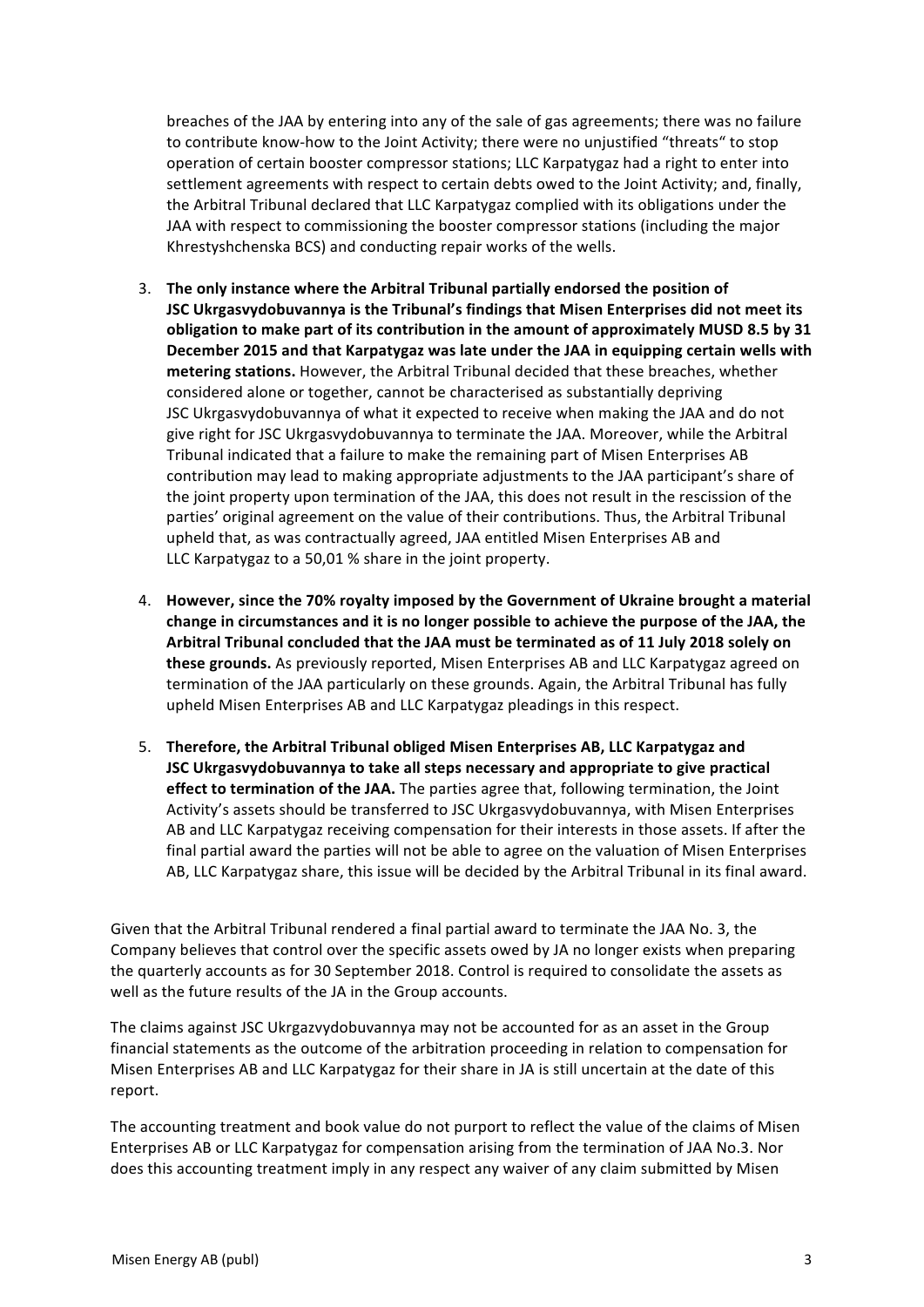Enterprises AB and LLC Karpatygaz in the arbitration proceeding under JAA No.3 or any other right of Misen Group. Misen Enterprises AB and LLC Karpatygaz continue to defend the legitimate interests of their shareholders and seek compensation for their share in the Joint Activity from the termination of JAA No.3.

Under JAA No.3 Misen Group operated solely in Ukraine.

# **Financing of the Group's Swedish operations**

On 2 March 2018, the Company closed the sale of 2% of the shares and shares capital in its partially owned subsidiary Misen Enterprises AB to Mr Konstantin Guenevski, Bulgarian citizen, who is a senior trader of one of the world's leading independent commodity trading and logistics houses. The purchase sum amounted to KEUR 1,000 (KSEK 9,964).

On 16 August 2018, Misen Energy AB (publ) signed the Loan Agreement for KEUR 500 (KSEK 5,150) with Powerful United Limited. Under the Loan Agreement, Powerful United Limited is entitled to a fixed fee equal to the loan amount multiplied by 2 (two) to be paid by Misen Energy AB (publ) alongside with repayment of the loan by the earlier of (i) 1 May 2019 or (ii) the date on which Misen Energy AB (publ) receives sufficient funds in the form of business proceeds, allowing it to repay the loan and the fixed fee.

# **Criminal investigation**

The pre-trial investigations in criminal cases commenced by the General Prosecutor Office of Ukraine respectively in 2014 and 2017, as supplemented with the JSC Ukrgasvydobuvannya's criminal complaint dated 5 September 2016 and JSC Ukrgasvydobuvannya's motion and notice of commitment of criminal offence dated 21 and 22 February 2017, were ongoing as of the date of this report.

In September 2017, JSC Ukrgasvydobuvannya submitted another criminal complaint to the National Anticorruption Bureau of Ukraine (thereafter as "NABU"). In September 2017, NABU finished its pretrial investigation and submitted a claim to the Commercial Court of Kiev. NABU requested the court to invalidate the Amendment No.4 to the JAA No.3 and the agreement for the provision of services on production, collection, treatment and transportation of natural gas, oil and gas condensate that LLC Karpatygaz concluded with JSC Ukrgasvydobuvannya in April 2011. The court instituted a legal proceeding in October 2017. The preparatory hearings were held in May-August 2018. The Court dismissed jurisdictional objections raised by Misen Enterprises AB and LLC Karpatygaz and moved the case to the consideration phase of the legal proceeding.

LLC Karpatygaz and Misen Enterprises AB consider the criminal allegations to be ungrounded and deny them in their entirety. Misen's position is that the Arbitral Tribunal had the exclusive jurisdiction to determine validity of JAA No.3.

For further information please refer to chapter Essential events after the end of the 9M 2018.

# **Contribution to the JA**

Following termination of the JAA No. 3, Misen Enterprises AB considers that no further contributions can be made under JAA No.3. The liability regarding the remaining contribution, previously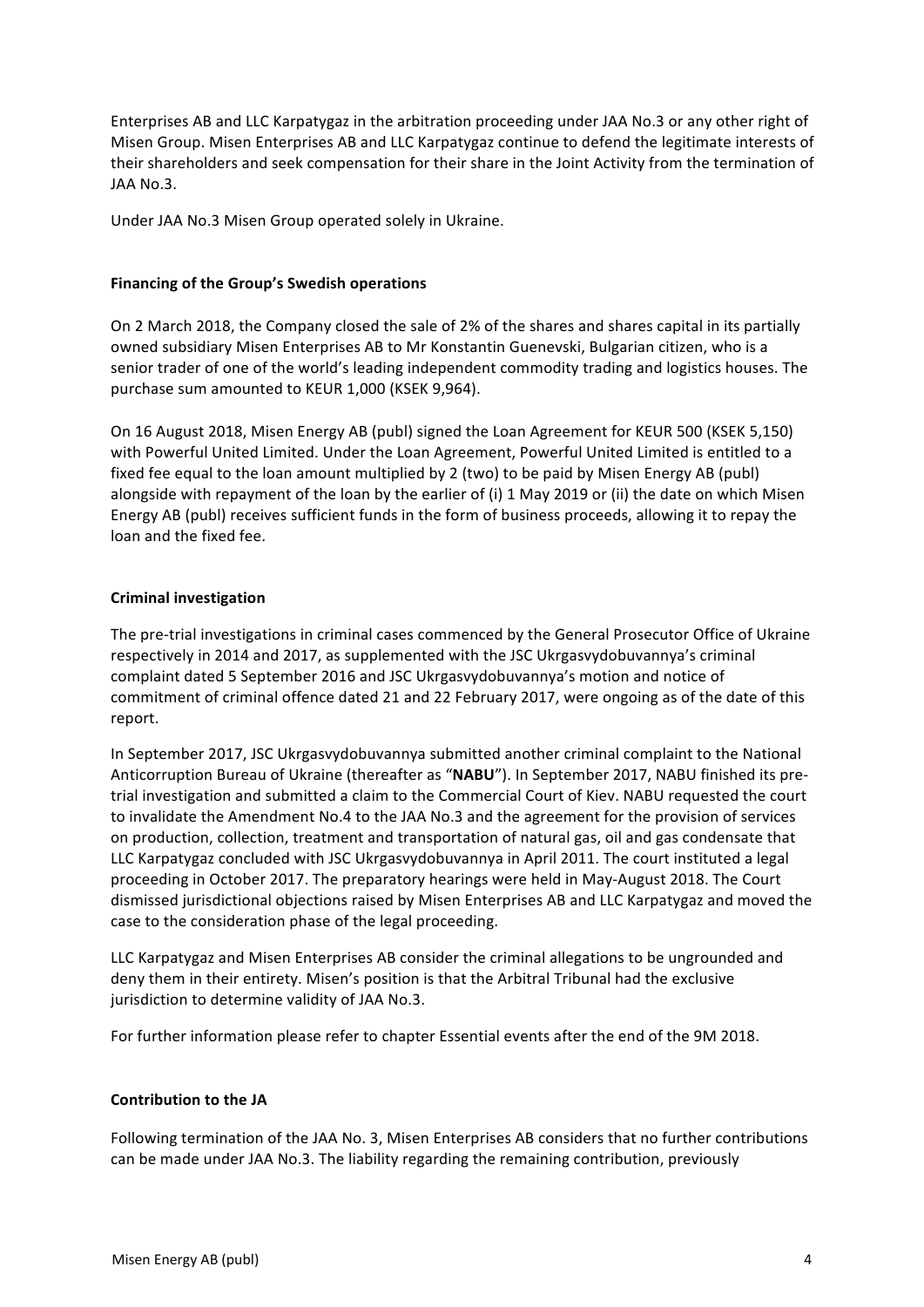accounted for in Misen Group, has been reversed as a part of the deconsolidation of JA as of 31 December 2017.

# **Operations in the JA during 9M 2018**

## **Production report**

The table below sets forth the *accumulated reported production* indicators attributable to the JA for the specified periods:

|                         | 9M 2018                  | 9M 2017                  | 9M 2016 | 9M 2015 | 9M 2014 |
|-------------------------|--------------------------|--------------------------|---------|---------|---------|
| Natural Gas (mmcm)      | $\overline{\phantom{a}}$ | $\overline{\phantom{0}}$ | 493.8   | 523.7   | 515.0   |
| Gas Condensate (ktons*) | $\overline{\phantom{a}}$ | $\overline{\phantom{a}}$ | 25.8    | 24.7    | 21.4    |
| Oil (ktons)             | -                        |                          | 4.7     | 8.0     | 24.4    |
| LPG (ktons)             | -                        |                          | 6.2     | 3.1     | -       |
| * thousand tons         |                          |                          |         |         |         |

During 9M 2018 and before the Arbitral Tribunal rendered a final partial award to terminate JAA No.3, JSC Ukrgasvydobuvannya continued, as Misen Energy AB (publ) believes, manifestly unlawful actions and refused to provide services in respect to production, collection, treatment and transportation of hydrocarbons to JA (see below "Sale of Hydrocarbons"). Due to this the production of hydrocarbons attributable to JA was zero. Misen Enterprises and Karpatygaz believe that they are entitled to their share of hydrocarbons attributable to JA since December 2016 until termination of JAA No.3 (since June 2017 excluding incremental production of natural gas).

# Loan Agreement with PJSC Sberbank, a subsidiary bank of OJSC Sberbank of Russia

In August 2012, Karpatygaz in its capacity as Operator of the Joint Activity, entered into the Loan Agreement with PJSC Sberbank, a subsidiary bank of OJSC Sberbank of Russia for KUSD 16,250 (KSEK 144.187) at the interest rate of 12% per annum. In 2015, JA defaulted on its loan to PJSC Sberbank. In conjunction with this, JA agreed with PJSC Sberbank to restructure the debt with new repayment terms. However, the draft restructuring agreement has not been signed since then due to agreement not having been reached between the JAA's participants.

On 13 June 2018 the settlement agreement was reached between JSC Ukrgasvydobuvannya, LLC Karpatygaz, as Operator of JA, and PJSC Sberbank. According to the agreement the principal amount of loan, interest and PJSC Sberbank court costs was repaid via the funds JSC Ukrgasvydobuvannya owed to the Joint Activity in accordance to the recently renewed agreements for lease of the booster compressor stations as well as own funds of JA. As a result of that, as of 30 September 2018, there is no outstanding liabilities to PJSC Sberbank.

# **Agreement with Solar Turbines CIS LLC**

In June 2013, Karpatygaz in its capacity as Operator of the Joint Activity and Solar Turbines CIS LLC entered into the agreement for equipment maintenance services (as further amended). Solar Turbines CIS LLC rendered the agreed services, however the Joint Activity did not pay for the services mainly due to the halted operations of the Joint Activity. As of 30 September 2018, outstanding debt to Solar Turbines CIS LLC amounted to KUSD 771.7 (KSEK 6,880.4). After termination of JAA No.3, Misen Enterprises, Karpatygaz and JSC Ukrgasvydobuvannya discuss settlement of the debt to Solar Turbines CIS LLC. Failing to agree, the parties will be entitled to bring this issue for consideration to the Arbitral Tribunal in the ongoing arbitration proceeding.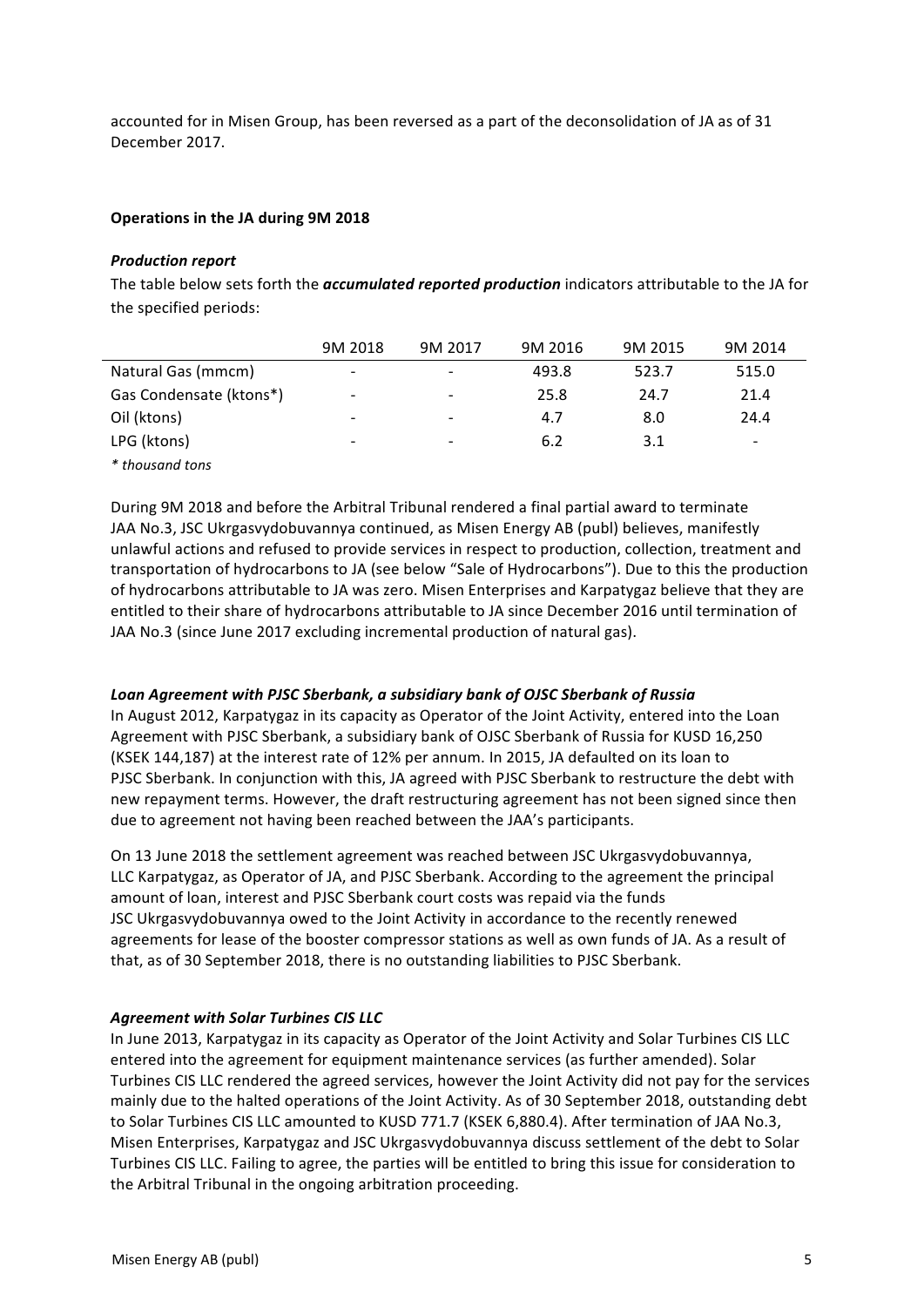# **Operation of the Booster Compressor Stations (BCSs)**

In early 2016, the JAA's participants agreed on a lease of the Khrestyschenska BCS to JSC Ukrgazvydobuvannya. UGV had operated this BCS for its sole benefit and paid the corresponding fuel gas costs acquired during the lease period since 1 January 2016 until termination of JAA No.3.

In addition, given UGV's refusal to allocate the power supply costs as well as the JA's unavailability to sell hydrocarbons, in May 2017 the Joint Activity leased the remaining six BCSs to JSC Ukrgazvydobuvannya. In May 2018 the Lease Agreements, including Khrestyschenska BCS, were renewed until 30 April 2019. In accordance to the lease agreements, JSC Ukrgazvydobuvannya covered all the costs related to operation of the BCSs.

During 9M 2018 and before the Arbitral Tribunal rendered a final partial award to terminate the JAA No.3, JSC Ukrgasvydobuvannya failed to make the lease payments to JA under the signed lease agreement, except the amount paid to JSC Sberbank and to be set off against future liabilities under renewed lease agreements. The monthly lease income amounted to approximately MUAH 18 (MSEK 6) including VAT, while the outstanding receivables amounts to MUAH 224 (MSEK 70) including VAT. Despite the fact that JSC Ukrgasvydobuvannya failed to make lease payments according to the agreements, JA made the VAT payments until termination of JAA No.3.

During the term of lease agreements, JSC Ukrgasvydobuvannya sent to LLC Karpatygaz, as the Operator of JAA No.3, more than 100 set-off notices seeking to offset its lease payment against the alleged payments that LLC Karpatygaz should have made to UGV. LLC Karpatygaz objected all the claims and initiated the court proceedings in Ukrainian courts to invalidate the set-off notices.

Misen Enterprises AB and LLC Karpatygaz believe that starting from 11 July 2018, when the Arbitral Tribunal rendered a final partial award to terminate the JAA No.3, the lease agreements ceased to exist. As of 30 September 2018, Misen Enterprises, LLC Karpatygaz and JSC Ukrgasvydobuvannya reached no agreement what regards operation of the booster compressor stations and the related costs.

# **Subsoil use charge**

As previously reported, due to the 70% subsoil use charge applicable to JA, in October 2015, the Company submitted a notice of investment dispute to the Government of Ukraine in accordance to the Agreement between the Government of the Kingdom of Sweden and the Government of the Ukraine on the Promotion and Reciprocal Protection of Investments.

The Government of Ukraine continued to impose the exorbitant subsoil charge for the Joint Activity until termination of JAA No.3 on 11 July 2018. As of 30 September 2018, the Company reached no amicable resolution of the dispute with the Government of Ukraine.

Misen Energy AB (publ) reserves all its rights in this respect, including to commence an arbitration proceeding.

# **Tax payments in Ukraine**

Despite being prevented from selling hydrocarbons, JA and its participants continued paying value added tax and corporate profit tax until termination of JAA No.3. During H1 2018, JA paid KUAH 18,196 (KSEK 6,667) as value added tax. Since 2011, JA and its participants have contributed to Ukraine KUAH 11,174,511 (adjusted KSEK 5,243,935) as subsoil use charge, value added tax and corporate profit tax.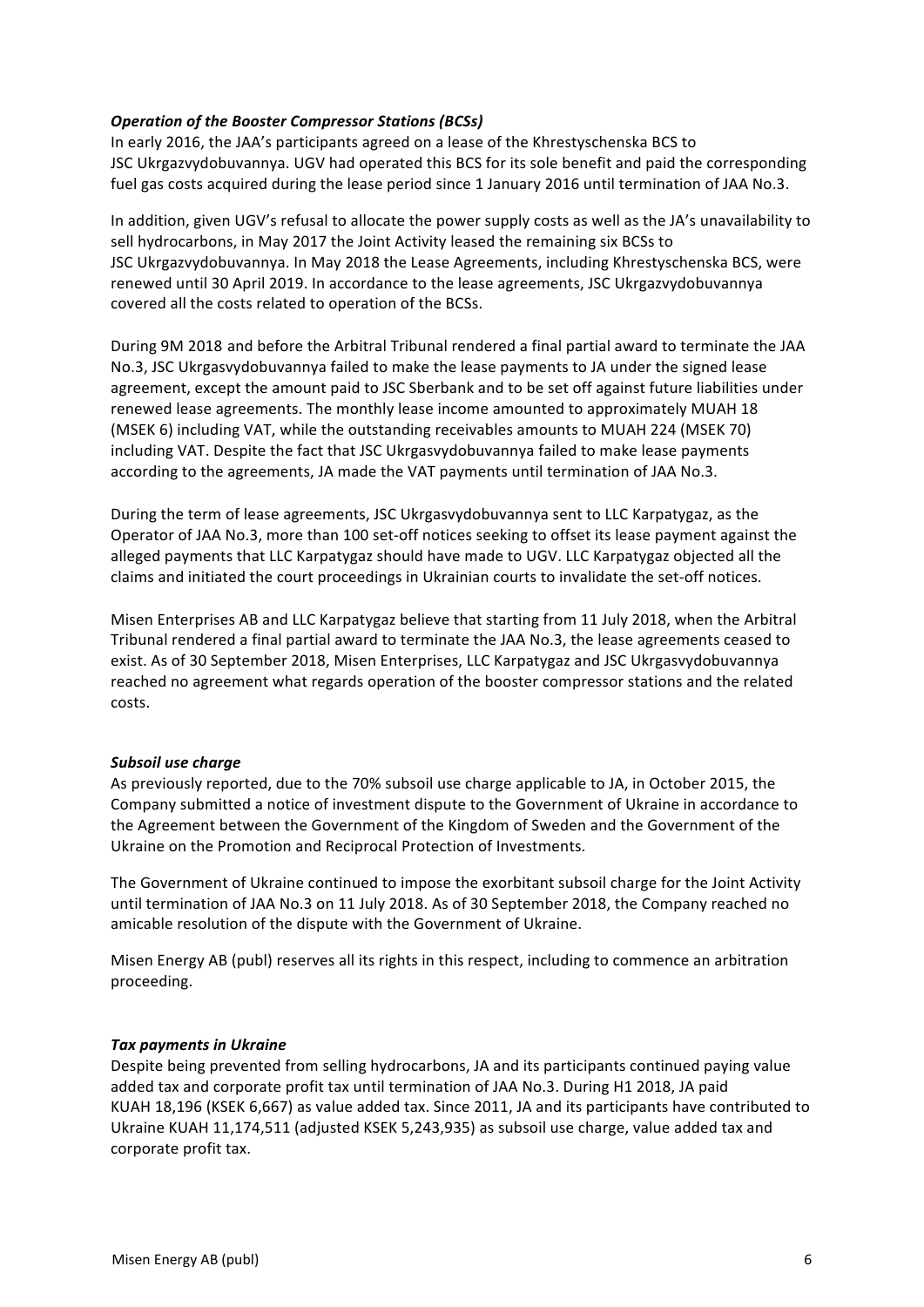# **Sale of hydrocarbons**

During January - September 2018, JSC Ukrgasvydobuvannya continued, as the Company believes, manifestly unlawful actions and refused to provide services in respect of production, collection, treatment and transportation of hydrocarbons to JA.

In 2016, LLC Karpatygaz, in its capacity as Operator of the Joint Activity, commenced a court proceeding and requested the court to order JSC Ukrgasvydobuvannya to provide services in respect of production, collection, treatment and transportation of hydrocarbons to the JA. The court obliged UGV to provide the respective services, however JSC Ukrgazvydobuvannya appealed against the ruling. The Appeal Court maintained the decision of the first instance court. Subsequently, JSC Ukrgasvydobuvannya filed a cassation appeal with the Supreme Economic Court of Ukraine. In November 2017, the Supreme Court of Ukraine reversed decisions of lower courts and returned the case for reconsideration in the new circle.

In addition, LLC Karpatygaz commenced another court proceeding and requested the court to order JSC Ukrgazvydobuvannya to deliver hydrocarbons produced by JA during the period from December 2016. The court obliged JSC Ukrgasvydobuvannya to deliver hydrocarbons to the Joint Activity. It also dismissed JSC Ukrgasvydobuvannya's counterclaim against JA regarding reimbursement of debt and penalties under the services agreements. JSC Ukrgasvydobuvannya appealed against this court ruling.

In December 2017, the proceedings in both cases were halted until the court ruling on case initiated by NABU.

# *Investment program report*

Due to financial constraints imposed by the increased subsoil use taxation as well as JSC Ukrgasvydobuvannya, as the Company believes, manifestly unlawful actions, Misen Group halted investments into the development program until termination of JAA No.3.

Since 2011 and until termination of JAA No.3, the Company has reached the following major milestones:

- at 86 wells repair works using the most up-to-date technical solutions were undertaken,
- 70 wells were commissioned,
- 7 BCSs from 11 were commissioned including Khrestyschenska, the largest in Ukraine,
- 4 BCS were at the final stages of construction.

# *Court proceedings against Center of Financial Leasing LLC (previously Sberbank Leasing)*

# *Court proceeding in Case No. 910/21720/15*

In 2015, LLC Sberbank Leasing Ukraine ("Sberbank Leasing" later as Financial Leasing Center) initiated the court proceeding against JSC Ukrgasvydobuvannya, LLC Karpatygaz and Misen Enterprises AB seeking to enforce the contract and recover penalties. Sberbank Leasing claims that JA failed to deliver the equipment within the terms of the contract and, therefore, Sberbank Leasing is entitled to recover penalties. Contrary to this, LLC Karpatygaz claims that the Joint Activity could suspend delivery of the equipment and, therefore, the Joint Activity has committed no violations. In October 2016, the Supreme Economic Court of Ukraine voided the verdicts of lower courts. The Ukrainian courts considered the case in a new circle. In February 2017 Sberbank Leasing changed its claims seeking now to recover USD 37,219,502 (SEK 309,803,965) of advance payment and UAH 352,987,638 (SEK 110,391,942). In March 2017, Sberbank Leasing was renamed to Financial Leasing Center following by the change of owners. In September 2017, the Supreme Economic Court of Ukraine again send the case for reconsideration in a new circle. Consideration of the case is now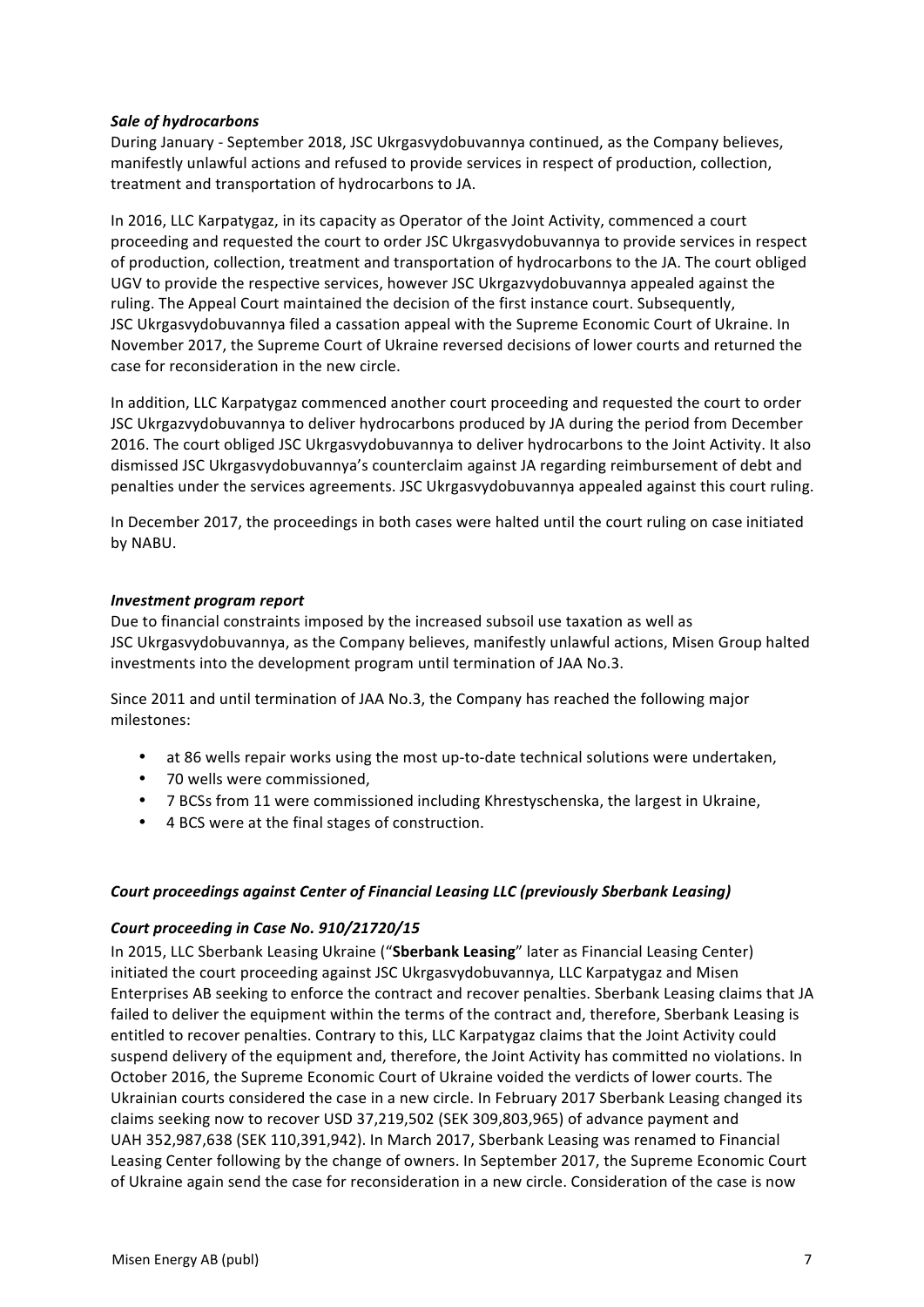pending at Kyiv Economic Court. In October 2017 Kyiv Economic Court engaged the Specialized Anti-Corruption Prosecutor's Office.

In June 2018, Kyiv Economic Court ruled to halt the proceeding until the court finally decides on the claims brought by NABU. Financial Leasing Center appealed against the ruling of Kyiv Economic Court in June 2018.

In July 2018 Kyiv Economic Court of Appeal upheld the decision taken by Kyiv Economic Court.

# Court proceeding in Case No. No. 910/24412/16

In December 2016, Sberbank Leasing initiated another case against JSC Ukrgasvydobuvannya, LLC Karpatygaz and Misen Enterprises AB seeking to recover UAH 1,397,704,127 (SEK 437,112,398). Financial Leasing Center claims that the Joint Activity failed to deliver the equipment within the terms of the contract and thereby Financial Leasing Center was deprived of profit under the leaseback agreement. In June 2017, Financial Leasing Center filed additional claim to recover USD 10,170,581 (SEK 84,656,864) of lost profit. Kyiv Economic Court resolved to recover only UAH 237,507,020 (SEK 74,276,995) of lost profit.

On 15 May 2018, Kyiv Economic Court of Appeal engaged NABU as a third party to the proceeding.

In June 2018 the judge of Kyiv Economic Court recused himself based on the request of Financial Leasing Center. The case is suspended until appointment of a judge.

On 13 August 2018, Kyiv Economic Court of Appeal upheld the decision of the first instance court and resolved to recover UAH 237,507,020 (SEK 73,945,911) of lost profit and UAH 9,856 (SEK 3,069) of court costs to Financial Leasing Center. This decision was subject to an immediate enforcement.

LLC Karpatygaz challenged the decision in the Supreme Economic Court of Ukraine. On 30 August 2018 Supreme Economic Court of Ukraine ruled to halt enforcement of ruling of Kyiv Economic Court of Appeal until it will be reconsidered according to cassation procedure. The hearing is scheduled for 27 February 2019.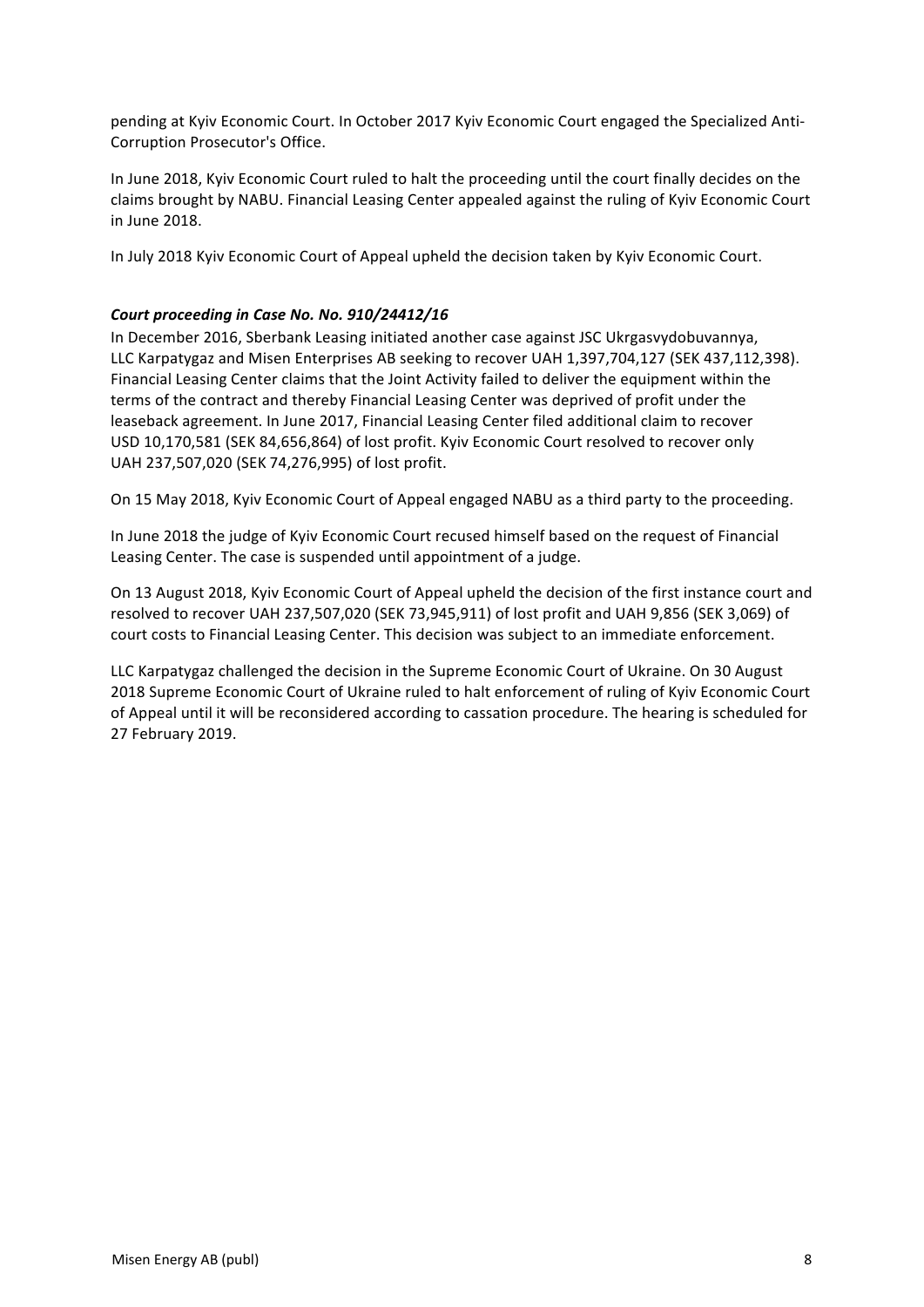# **Essential events after the end of the 9M 2018**

# *Ongoing arbitration under JAA No.3*

Misen Enterprises AB, LLC Karpatygaz and JSC Ukrgasvydobuvannya continue to discuss a schedule for the briefing and hearing of the issues that are being reserved for the Final Award.

# **Financing of the Group's Swedish operations**

On 8 October 2018 Misen Energy AB (publ) signed the Loan Agreement with SP Holding Limited for EUR 250,000 to be paid in several instalments by 30 November 2018. SP Holdings Limited controls Blankbank Investment Ltd, a shareholder of Misen Energy AB (publ). Similarly, on 25 October 2018 Misen Energy AB (publ) signed an amendments agreement to the Loan Agreement of 16 August 2018 with Powerful United Limited for EUR 100,000.

In November 2018, Misen Energy AB (publ) signed the Financing Agreement with Powerful United Limited (PUL) for the maximum sum of up to 12 million Euros. The Agreement obliges PUL to provide financing for the Swedish operation and an arbitration proceeding commented by JSC Ukrgazvydobuvannya under Arbitration Rules of the Arbitration Institute of Stockholm Chamber of Commerce in July 2016 against Misen Enterprises AB and LLC Karpatygaz.

Under the Financing Agreement, PUL agreed to provide financing on a non-recourse, unsecured and unguaranteed basis. Misen Energy AB (publ) agreed to pay a portion of any final settlement of the arbitration claim to PUL. Such fee shall only become payable upon a final settlement of the arbitration claim. If Misen Energy AB (publ) does not achieve success in the arbitration proceeding, PUL shall not be entitled to any fee.

Misen Energy AB (publ) will continue to have a complete control over the arbitration proceeding and have the right to settle with JSC Ukrgazvydobuvannya, discontinue proceeding, pursue the proceeding to trial and take any action Misen Energy AB (publ) considers appropriate to enforce a final award.

# *Criminal investigations*

The consideration phase of the legal proceeding commenced by NABU was commenced in October 2018. The hearing was held on 22 October 2018 as a result of which Kyiv Economic Court dismissed a claim what regards, among other issues, invalidation of JAA in its entirety. NABU and JSC Ukrgasvydobuvannya appealed against the decision.

# **Operations of the Joint Activity in 2018**

# **Operation of the Booster Compression Stations (BCSs)**

As of publishing of this report, JSC Ukrgasvydobuvannya failed to make the lease payments under lease agreements to JA for the period until 11 July 2018, except the amount paid to PJSC Sberbank and set off against future liabilities under renewed lease agreements. JSC Ukrgasvydobuvannya declared that it offset its lease payment against the alleged payments that LLC Karpatygaz was supposed to make to JSC Ukrgasvydobuvannya. LLC Karpatygaz objected these claims and initiated the court proceedings in Ukrainian courts to invalidate the set-off notices. The court proceedings are ongoing.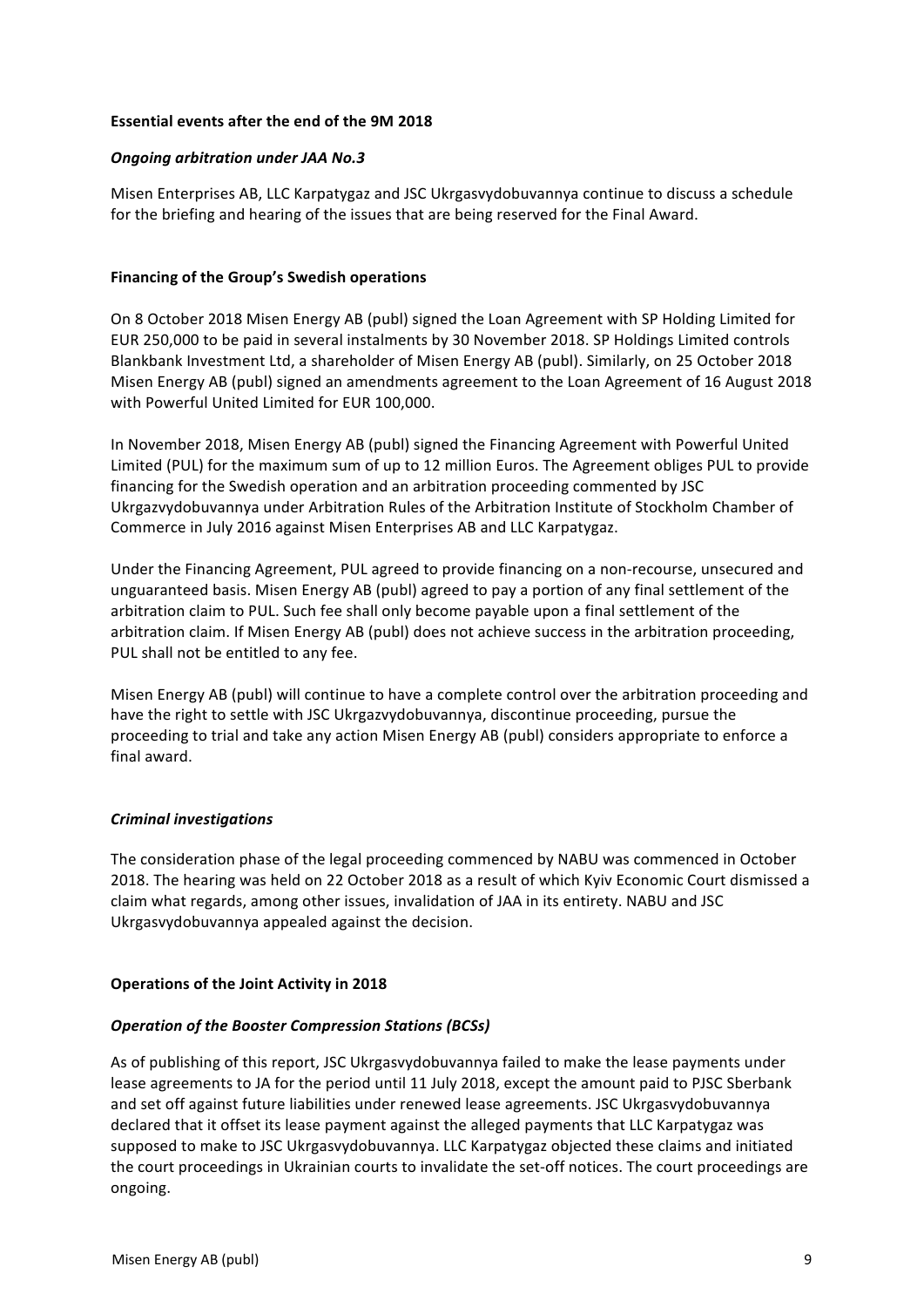# *Sale of hydrocarbons*

As of publishing of this report, JSC Ukrgazvydobuvannya refused to deliver to JA hydrocarbons extracted since December 2016 until 11 July 2018.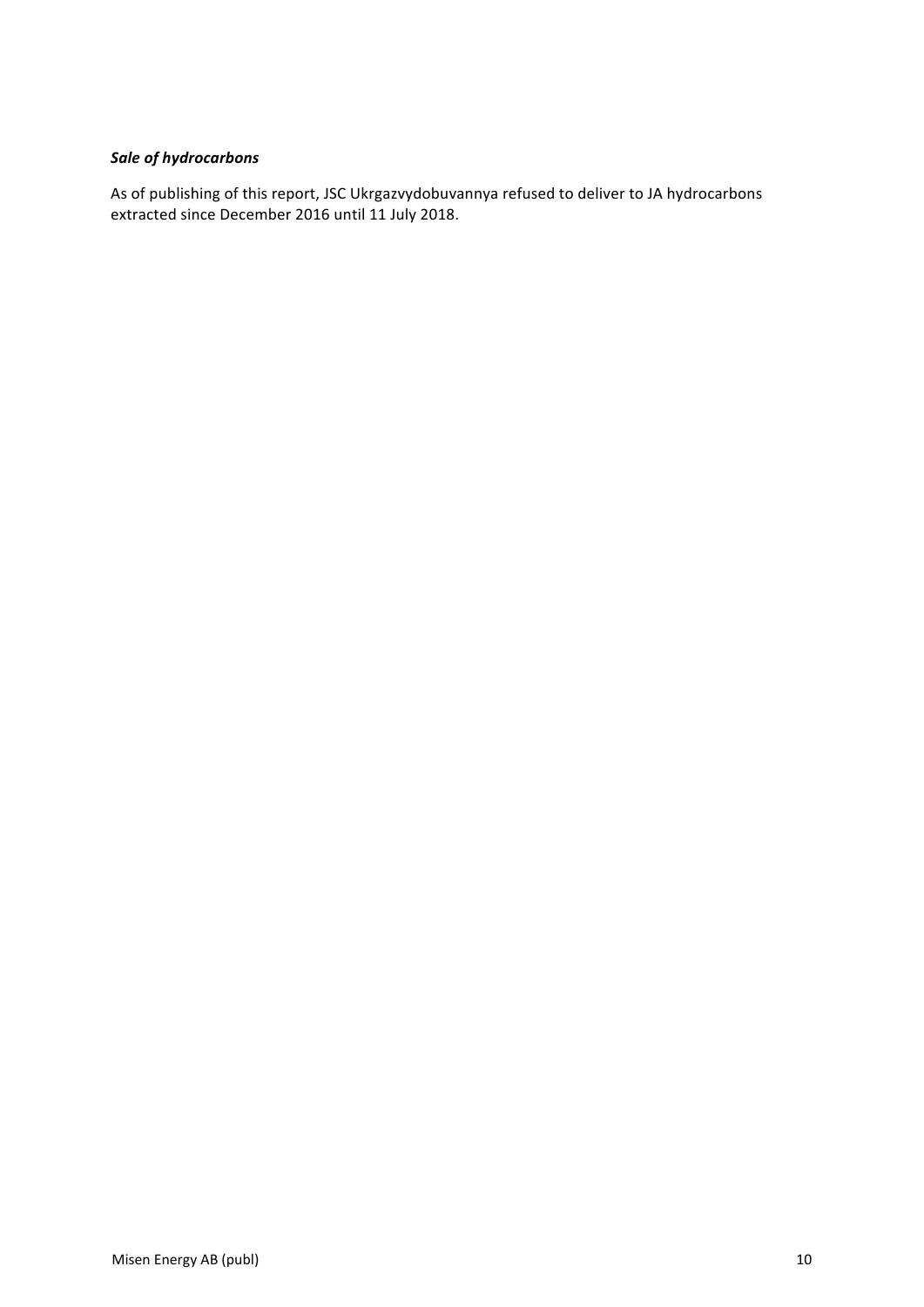# **3. Results – the Misen Group and the Company**

Misen Group net turnover for Q3 2018 was KSEK 5,249 (KSEK 8,438) and the Parent Company net turnover for this period was KSEK 1,394 (KSEK 1,394).

Misen Group net turnover for 9M 2018 was KSEK 5,889 (KSEK 22,471) and the Parent Company net turnover for this period was KSEK 4,183 (KSEK 4,183).

In Q3 2018 profit after financial items for the Misen Group was KSEK 391 (KSEK -16,907) the Parent Company loss after financial items made up KSEK -1,917 (KSEK 5,490).

For 9M 2018 loss after financial items for the Misen Group was KSEK -14,839 (KSEK -59,088) the Parent Company loss after financial items made up KSEK -5,694 (KSEK -19,661).

Since 31 December 2017, JA is no longer consolidated into the accounts of Misen Energy since control ceased to exist. JAA No.3 was terminated on 11 July 2018.

During 9M 2018, due to violation of JAA by JSC Ukrgasvydobuvannya, the production of hydrocarbons attributable to JA was zero (zero level during the same period 2017).

## **Financial assets and liabilities**

During 9M 2018 and before termination of JAA, JA wrote-off KUAH 6,312 (KSEK 1,994) in bad debt. The subsidiary LLC Karpatygaz, as the Operator of JA, is engaged in constructive negotiations with the debtors. The settlement of these outstanding obligations is also sought through the legal proceedings in Ukraine.

The fair value of the financial assets and financial liabilities is estimated to equal the carrying value.

### **Contingent liabilities**

As of 30 September 2018, Misen group contingent liabilities amounted to KSEK 10,991 (KSEK 72,022 as of 31 December 2017), the change is mainly explained by the repayment of PJSC Sberbank loan.

### **Cash position**

As of 30 September 2018, the cash balance of the Misen Group was KSEK 310 (KSEK 8.476). The cash flow from operations after changes in working capital for 9M 2018 was KSEK -16,864 (KSEK -30,933).

### **Capital expenditure**

The Misen Group's capital expenditure on equipment for gas production in Ukraine related to the JA activity during 9M 2018 was at zero level (KSEK 290) due to deconsolidation as described above.

### **Amendments to the tax code**

As reported in previous reports, as of 1 January 2015 Ukrainian Parliament adopted amendments to the tax code. According to the adopted amendments, Joint Activities are not corporate profit tax ("CPT") payers starting from 2015. Instead, Joint Activities' operators are liable to pay income taxes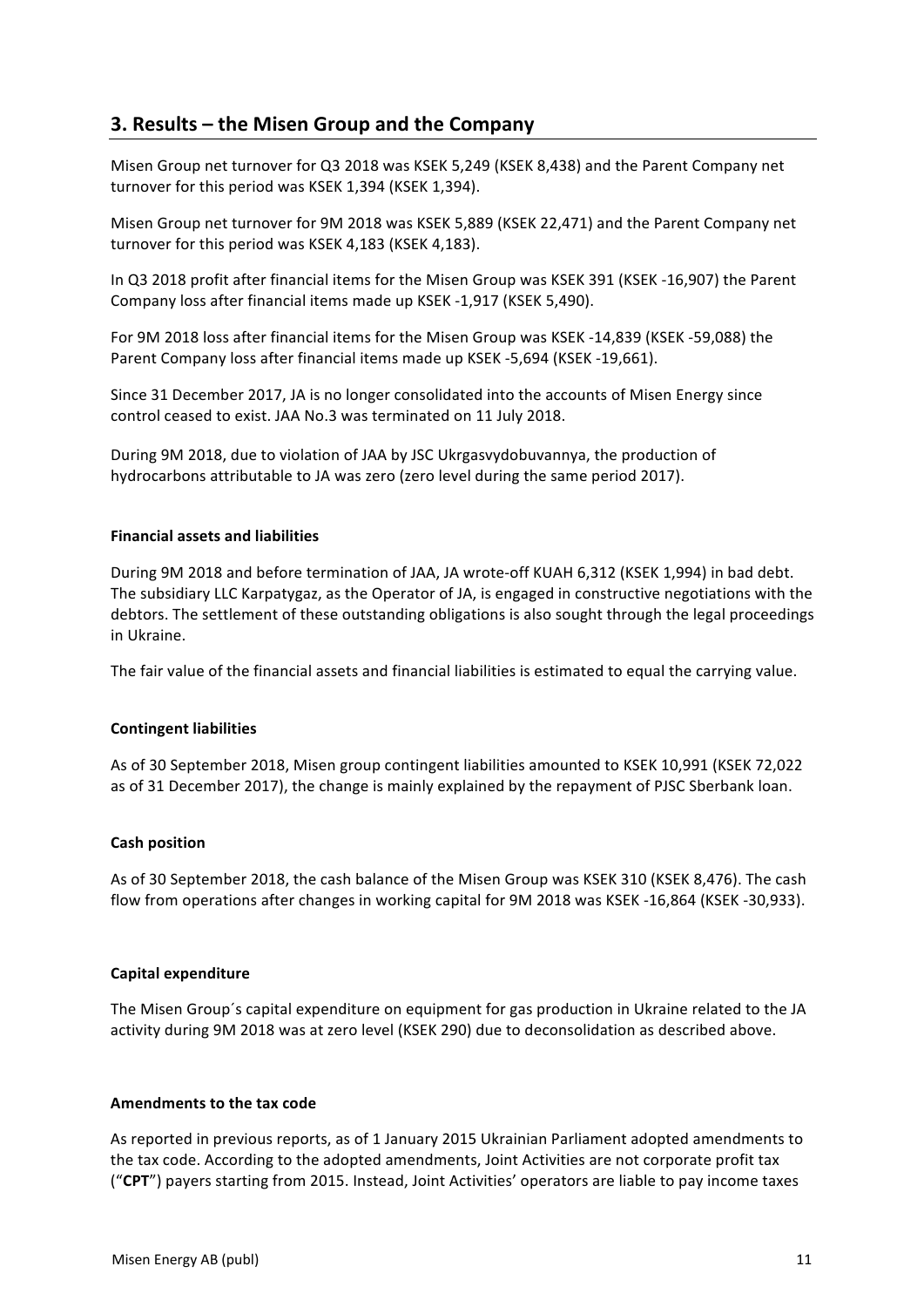on behalf of the participants. In December 2015 Ukrainian Parliament adopted additional amendments to the tax code. According to these amendments the CPT return is submitted within 40 days after the end of reporting period on a quarterly basis. The CPT obligations are based on the tax returns for the previous quarter and are paid within 10 days after submission of the return.

In this report it has been assumed that Misen Group with regard to the taxes related to JA will be tax payer according to Ukrainian legislation based on the presumption that it has an operating activities within the country. Joint operations such as the JA in Ukraine have no clear definition in the Swedish Tax Legislation. JA has in the tax return of Misen Enterprises for 2015 been treated as a foreign legal entity taxed by the participants (Sw. *I utlandet delägarbeskattad juridisk person*). This report has been prepared on the assumption that the income in the JA accrued before 1 January 2015 will not be subject to the Swedish tax, that the holding in the JA is considered as business-related shares (Sw. *näringsbetingade aktier*) until 31 December 2014 and that the Ukrainian income tax may be deducted from Swedish income tax.

After the sale of 49.5% of the shares in Misen Enterprises AB the Parent Company can no longer utilize the tax losses carried forward through group contribution from Misen Enterprises AB.

# **Expected future development of the Company and going concern**

As described earlier in this report, the participants of the JAA No.3 have confirmed their agreement to terminate the JAA No 3 on 24 January 2018 and the JAA No.3 was terminated on 11 July 2018. Due to this fact, JA can no longer be considered a going concern. The value of the net assets and the size of the any compensation entitled to the Group as a consequence of the termination of JAA No.3 is uncertain at the date of this report. To account for an asset in accordance with IFRS the asset needs to be virtually certain which is not the case as the size of any compensation is dependent on the outcome of the arbitration.

For the remaining operations of the Group the long-term financing is solved through the agreement with PUL that was signed 21 November 2018. Group accounts are therefore prepared based on the going concern assumption.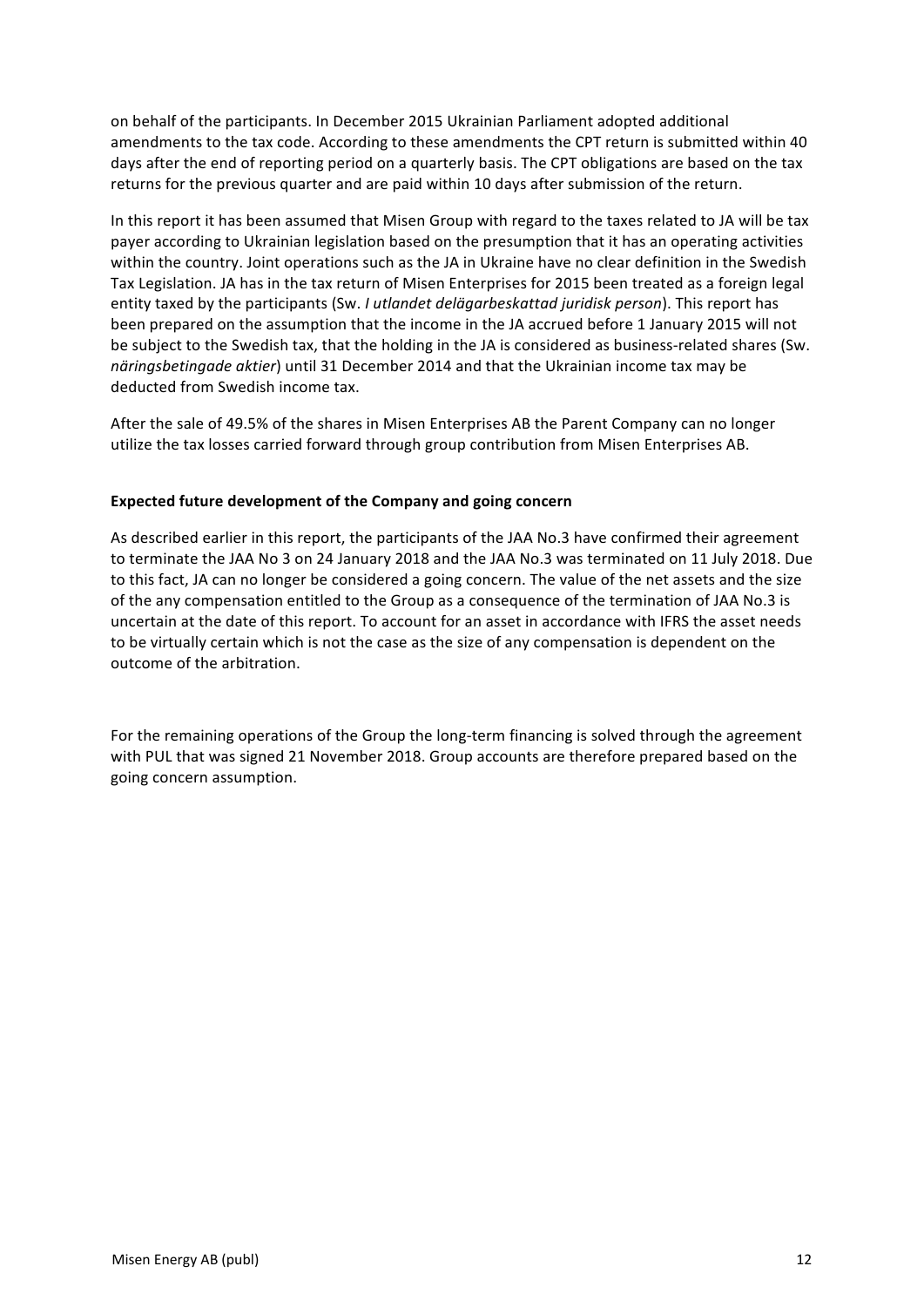## **Sector information - the Misen Group**

The Misen Group operational activities are located in Ukraine. Solely administrative issues are undertaken in Sweden.

### **Geographical area**

|                       | 30 Sept 2018 | 30 Sept 2017 | 31 Dec 2017 |
|-----------------------|--------------|--------------|-------------|
| (All amounts in KSEK) |              |              |             |
| Net sales, external:  |              |              |             |
| Sweden                | $- -$        | --           | --          |
| Ukraine               | 172          | 865          | 7,082       |
| Fixed assets:         |              |              |             |
| Sweden                | $- -$        | --           |             |
| Ukraine               | 368          | 503,146      | 4           |

### **Transactions with related parties**

|                                               | 30 Sept 2018 | 30 Sept 2017 | 31 Dec 2017 |
|-----------------------------------------------|--------------|--------------|-------------|
| (All amounts in KSEK)                         |              |              |             |
| Ukrgasvydobuvannya*:                          |              |              |             |
| Sale                                          |              | 21,799       | 35,503      |
| Purchase                                      |              | 4,620        | 9,491       |
| Short-term receivables                        | --           | 27,353       |             |
| Short-term debts                              |              | 5,076        |             |
| Management, Board and major<br>Shareholders*: |              |              |             |
| Purchase of services                          | 7,358        | 12,6151      | 23,282      |
| Interest                                      | --           | 1,439        | 1,439       |
| Salaries and remunerations                    | 4,273        | 3,656        | 5,029       |
| Short-term debts                              | 9,820        | 5,306        | 9,299       |
| Long-term debts                               |              |              |             |

*\* 100% of the transaction values.*

### **Environmental impact**

The JA operations has an impact on the environment in Ukraine, which is governed by laws and conventions, which in turn control the JA's operations as regards to the environment. Oil and natural gas operations are subject to extensive regulations with respect to the environment at both international and national levels. Environmental legislation covers the control of water and air pollution, waste, licensing requirements, restrictions on operations in environmentally sensitive and coastal areas. Environmental regulations are expected to become more stringent over time, which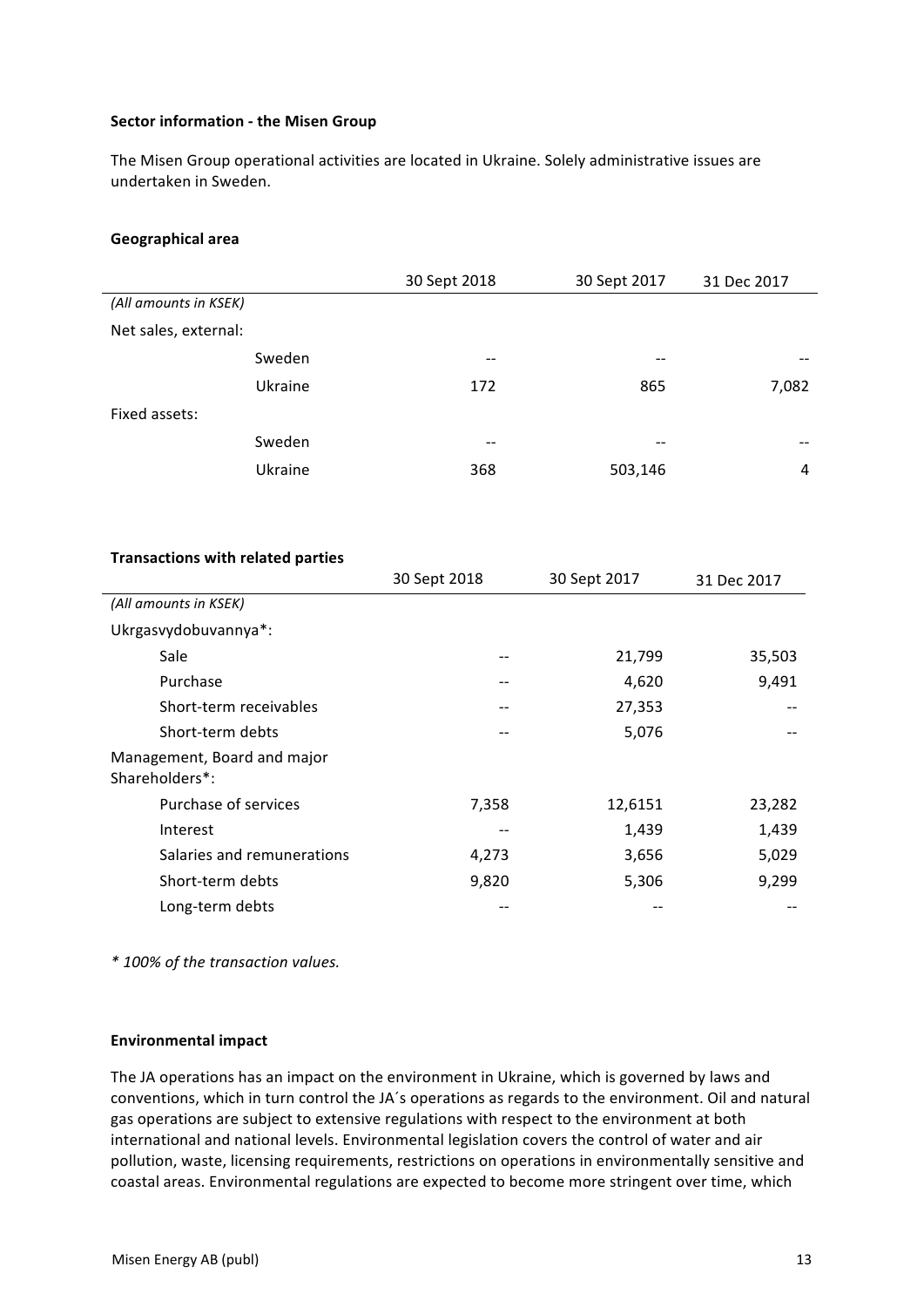will most likely result in increasing costs. The JA meets the environmental requirements in order to maintain existing licenses or obtain new ones.

# **Accounting principles**

This report is prepared according to the International Financial Reporting Standards (IFRS), as adopted by EU. This report is prepared according to IAS 34 and The Swedish Annual Accounts Act as well as RFR 2, Accounting for legal entities. The accounting principles for the Misen Group as well as for the Company are identical to the last annual and quarterly reports, except as described below:

IFRS 9 Financial instruments and IFRS 15 Revenue from contracts with customers are effective from 1 January 2018. As the Joint Activity participants have agreed to terminate the agreement to perform joint operations (JAA No 3) in 2018 and the joint operations were deconsolidated as per 31 December 2017 there are no significant financial assets and liabilities or revenue to be accounted for according to IFRS 9 and IFRS 15 respectively. Therefore, the implementation of these standards did not have any material effect on the Group's financial statements.

# **Financial and other risks**

Before termination of JAA No.3, Misen Group focused on increasing the local hydrocarbons production in Ukraine by undertaking a large-scale investment program focused on development and modernization of gas production infrastructure. In this activity, the Group worked with a complex set of industry-specific risks such as price trends for oil and gas, currency risk and interest rate risks, regulatory matters relating to investigations, processing and environment and uncertainty in the value of the completed exploration work and the subsequent field development.

The current financial and other risks relate to the outcome of the ongoing arbitration proceeding what regards compensation to Misen Enterprises AB and LLC Karpatygaz for their share in the Joint Activity, enforcement of the arbitral awards rendered in accordance to the Arbitration Rules of the Arbitration Institute of the Stockholm Chamber of Commerce and other risks related to the multiple court proceedings in Ukraine.

A more in-depth explanation of the different risk exposures in the Company's business is included in the annual report 2017.

# **First North**

Misen Energy AB (publ) is listed on First North, which is an alternative market place operated by Nasdag First North Stockholm and the Company adheres to the rules and regulations for First North. The Certified Adviser of the Company is Erik Penser Bank AB.

# **Publication of the January - June 2018 interim report**

This January - September 2018 interim report is published at the Company's website (http://www.misenenergy.se), and a printed version can be ordered at info@misenenergy.se.

*This information is information that Misen Energy AB (publ) is obliged to make public pursuant to the* EU Market Abuse Regulation. The information was submitted for publication, through the agency of *the contact person set out above, at 14:00 CET on 30 November 2018.*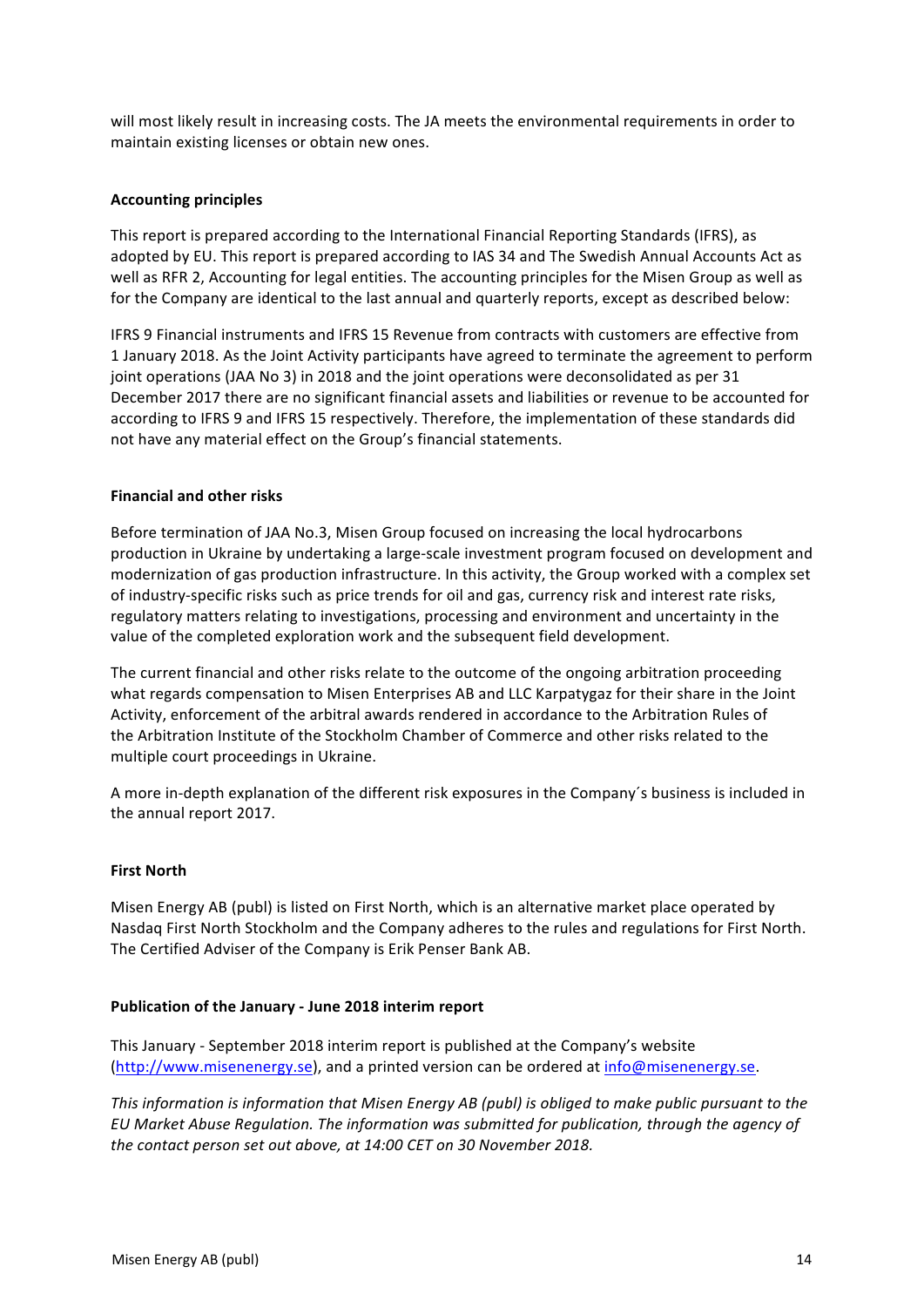### **Future reports**

Next report, the January-December 2018 year-end report, will be published on 28 February 2019.

This report has not been subject to review by the Company's auditors.

#### Stockholm, 30 November 2018

For further information, please contact: Göran Wolff, MD

Direct line: +46 31 759 50 72 Mobile: +46 709 45 48 48 E-mail: goran@misenenergy.se info@misenenergy.se

Misen Energy AB (publ) (formerly Svenska Capital Oil AB (publ)) is a Swedish upstream oil and gas company with operations in Ukraine. The company was founded in 2004 and its shares are traded on Nasdaq First North since 12 June 2007.In 2011, Misen Energy AB (publ) acquired Misen Enterprises AB and its Ukrainian subsidiary, LLC Karpatygaz, including the rights to 50.01% of the revenue and profit from a gas production project in Ukraine. Under IFRS rules, this transaction is classified as a reverse takeover. In consideration of the acquisition, a new share issue was carried out. The gas producing assets were acquired by production cooperation via a joint activity project governed by a Joint Activity Agreement between at that time the wholly-owned direct and indirect subsidiaries of Misen Energy AB (publ), i.e. Misen Enterprises AB and LLC Karpatygaz (together 50.01%) and JSC Ukrgasvydobuvannya (49.99%), a subsidiary of the National Joint Stock Company Naftogaz of Ukraine. JSC Ukrgasvydobuvannya is the largest producer of natural gas in Ukraine. The purpose of the Joint Activity Agreement is to significantly increase production of gas and oil by providing modern technologies via a large-scale investment program for the purposes of attainment of profits.

In June 2016 and in July 2017 Misen Energy AB (publ) sold respectively 37.5% and 10% of Misen Enterprises AB shares to the Hong Kong based company Powerful United Limited. In March 2018, Misen Energy AB (publ) sold 2% of Misen Enterprises AB shares to Mr. Konstantin Guenevski. Owning (the remaining) 50.5% of Misen Enterprises AB shares, Misen Energy AB (publ) maintains full control of the company and preserves a right to obtain 50.5% of the future dividends from the operations in Ukraine.

The registered office of Misen Energy AB (publ) is in Stockholm and the shares are traded on First North under identification ticker MISE. The Certified Adviser of the company at Nasdaq First North is Erik Penser Bank AB.

For further information, please visit our website www.misenenergy.se.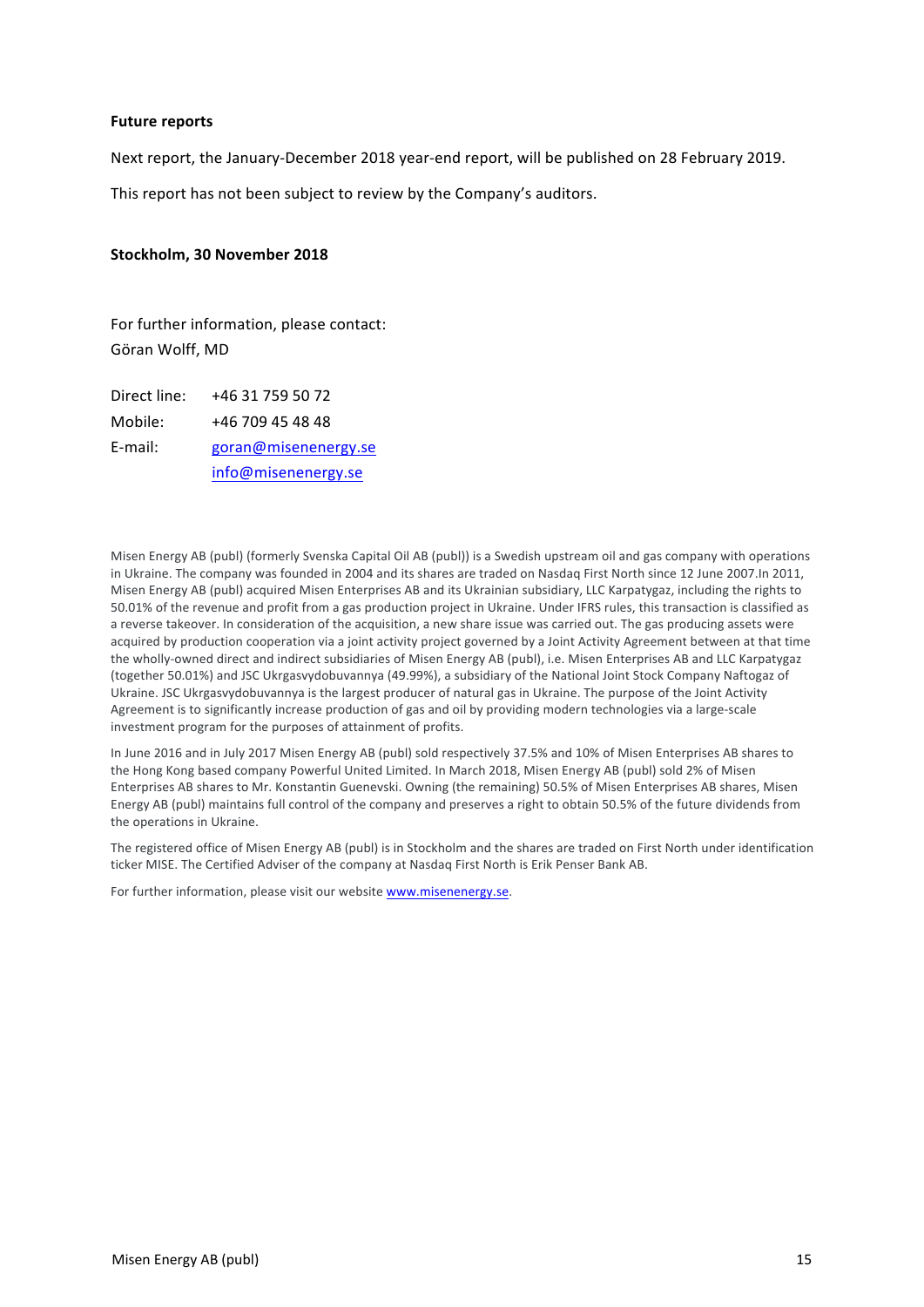#### **CONDENSED INCOME STATEMENT-THE GROUP**

|                                                                       | 1 July - 30 Sept<br>2018 | 1 July - 30 Sept<br>2017 | 1 Jan - 30 Sept<br>2018 | 1 Jan - 30 Sept<br>2017 | 1 Jan - 31 Dec<br>2017   |
|-----------------------------------------------------------------------|--------------------------|--------------------------|-------------------------|-------------------------|--------------------------|
| All amounts in KSEK                                                   | 3 months                 | 3 months                 | 9 months                | 9 months                | 12 months                |
|                                                                       |                          |                          |                         |                         |                          |
| <b>Operating revenue</b>                                              |                          |                          |                         |                         |                          |
| Net sales                                                             | 114                      | -9                       | 286                     | 856                     | 7,938                    |
| Other operating income                                                | 5,135<br>5,249           | 8,447<br>8,438           | 5,603<br>5,889          | 21,615<br>22,471        | 27,611<br>35,549         |
|                                                                       |                          |                          |                         |                         |                          |
| <b>Operating expenses</b>                                             |                          |                          |                         |                         |                          |
| Other external expenses                                               | $-2,847$                 | $-13,755$                | $-12,483$               | $-45,519$               | $-63,598$                |
| Personnel expenses                                                    | $-2,014$                 | $-1,339$                 | $-6,043$                | $-8,027$                | $-11,131$                |
| Depreciation and amortisation of tangible and intangible fixed assets | -9                       | $-7,754$                 | $-24$                   | $-24,055$               | $-28,562$                |
| Other operating cost                                                  | 2,185                    | $-3,945$                 | $\mathbf 0$             | $-8,874$                | $-19,718$                |
| Result from deconsolidation                                           |                          |                          |                         |                         |                          |
|                                                                       | $-2,685$                 | $-26,793$                | $-18,550$               | $-86,475$               | $-123,009$               |
| <b>Operating income/loss</b>                                          | 2,564                    | $-18,355$                | $-12,661$               | $-64,004$               | $-87,460$                |
|                                                                       |                          |                          |                         |                         |                          |
| <b>Financial items</b>                                                | $-2,173$                 | 1,448                    | $-2,178$                | 4,916                   | $-262$                   |
| Profit/loss after financial items                                     | 391                      | $-16,907$                | $-14,839$               | $-59,088$               | $-87,722$                |
| Taxes for the period                                                  | 0                        | 1,331                    | 0                       | 1,141                   | $-427$                   |
| Profit for the period                                                 | 391                      | $-15,576$                | $-14,839$               | $-57,947$               | $-88,149$                |
| Profit is attributable to:                                            |                          |                          |                         |                         |                          |
| Owners of Misen Energy AB (publ)                                      | $-752$                   | $-5,991$                 | $-10,554$               | $-38,225$               | $-573,322$               |
|                                                                       |                          |                          |                         |                         |                          |
| Non-contolling interests                                              | 1,143<br>391             | $-9,585$<br>$-15,576$    | $-4,285$<br>$-14,839$   | $-19,722$<br>$-57,947$  | -498,896<br>$-1,072,218$ |
|                                                                       |                          |                          |                         |                         |                          |
| Statement of comprehensive income - The Group                         |                          |                          |                         |                         |                          |
| Net profit for the period                                             | 391                      | $-15,576$                | $-14,839$               | $-57,947$               | $-1,072,218$             |
| Other comprehensive income                                            |                          |                          |                         |                         |                          |
| Items possible for later reclassification in income statement:        |                          |                          |                         |                         |                          |
| <b>Translation differences</b>                                        | 190                      | $-32,760$                | $-161$                  | $-43,385$               | $-73,946$                |
| Reversed translatondifferencies                                       |                          |                          | 0                       | 0                       |                          |
| Other comprehensive income for the period, net after taxes            | 190                      | $-32,760$                | $-161$                  | $-43,385$               | $-73,946$                |
| Total comprehensive income for the period                             | 581                      | $-48,336$                | $-15,000$               | $-101,332$              | $-1,146,164$             |
|                                                                       |                          |                          |                         |                         |                          |
| Total comprehensive income for the period is attributable to:         |                          |                          |                         |                         |                          |
| Owners of Misen Energy AB (publ)                                      | $-656$                   | $-23,905$                | $-10,637$               | $-62,735$               | $-286,901$               |
| Non-contolling interests                                              | 1,237                    | $-24,431$                | $-4,363$                | $-38,597$               | $-236,230$               |
|                                                                       | 581                      | $-48,336$                | $-15,000$               | $-101,332$              | $-523,131$               |

#### Net earnings per share, attributable to the owners of Misen Energy AB's (publ) (in SEK per share)

| Net earnings for the period, before and after dilution | -0.01 | -0.04 | $-0.07$ | -0.26 | $-3.95$ |
|--------------------------------------------------------|-------|-------|---------|-------|---------|
|                                                        |       |       |         |       |         |

Average number of shares for the period was 145,068,222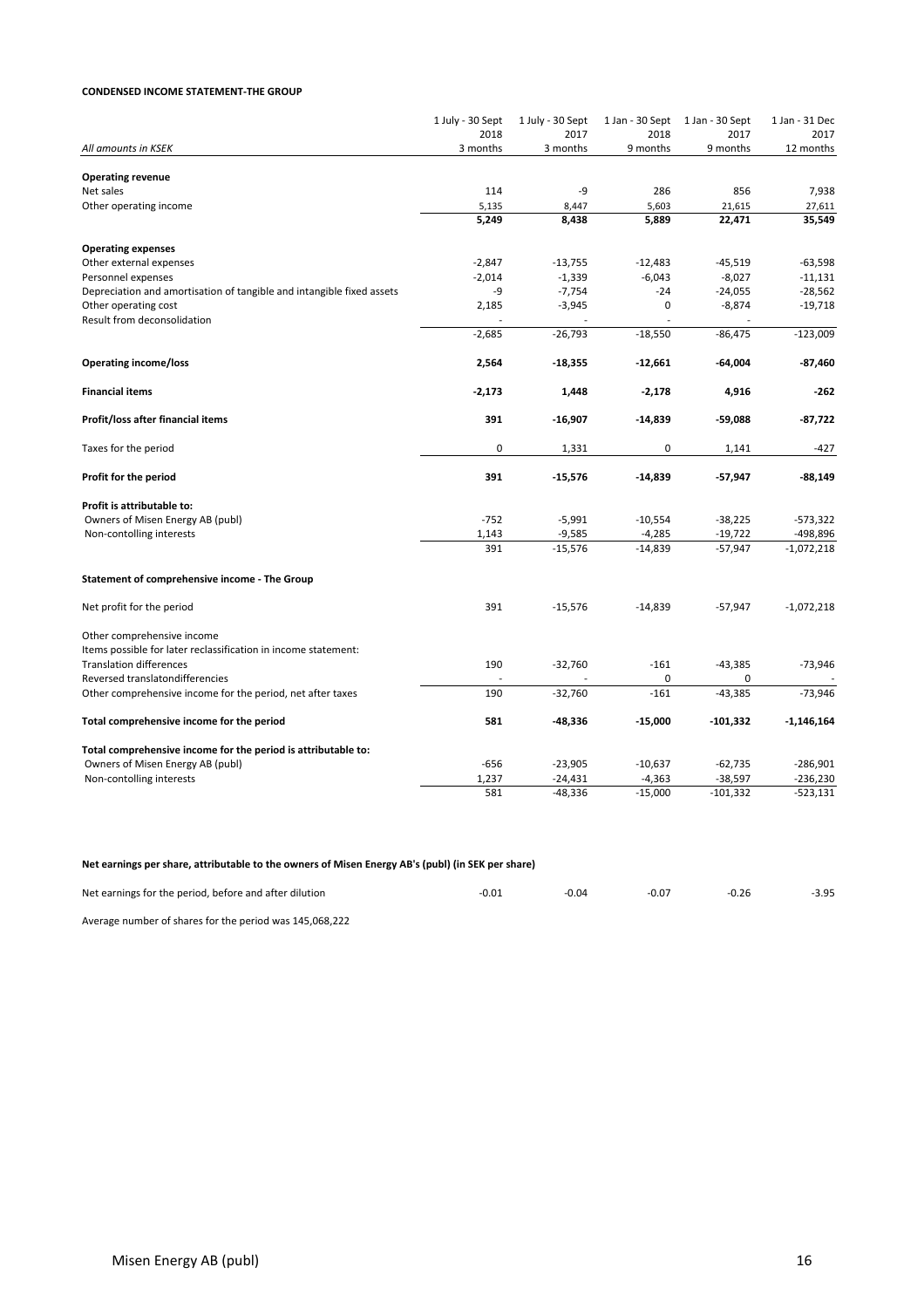## **CONDENSED BALANCE SHEET-THE GROUP**

| All amounts in KSEK                                                                  | 30 Sept 2018    | 30 Sept 2017       | 31 Dec 2017        |
|--------------------------------------------------------------------------------------|-----------------|--------------------|--------------------|
| <b>ASSETS</b>                                                                        |                 |                    |                    |
| <b>Non-current assets</b>                                                            |                 |                    |                    |
| Intangible fixed assets                                                              | 1               | 26,653             | 1                  |
| Tangible fixed assets                                                                | 336             | 436,626            | $\mathbf{3}$       |
| Deferred tax receivables                                                             |                 | 10,371             | $\blacksquare$     |
| <b>Total non-current assets</b>                                                      | 337             | 473,650            | 4                  |
| <b>Current assets</b>                                                                |                 |                    |                    |
| <b>Stock</b>                                                                         | 91              | 432                |                    |
| Accounts receivable                                                                  | 8,212           | 79                 | 397                |
| Other receivables                                                                    | 2,328           | 24,471             | 2,943              |
| Prepaid expenses and accrued income                                                  | 309             | 4,902              | 355                |
| <b>Total current assets</b>                                                          | 10,940          | 29,884             | 3,695              |
| <b>Cash and bank balances</b>                                                        | 310             | 8,476              | 2,181              |
| <b>Total current assets</b>                                                          | 11,250          | 38,360             | 5,876              |
| <b>TOTAL ASSETS</b>                                                                  | 11,587          | 512,010            | 5,880              |
|                                                                                      |                 |                    |                    |
|                                                                                      |                 |                    |                    |
| All amounts in KSEK                                                                  | 30 Sept 2018    | 30 Sept 2017       | 31 Dec 2017        |
| <b>EQUITY AND LIABILITIES</b>                                                        |                 |                    |                    |
|                                                                                      |                 |                    |                    |
| Equity attributable to owners of Misen Energy AB (publ)<br>Non-controlling interests | $-24,900$<br>83 | 230,185<br>161,780 | 8,659<br>$-28,604$ |
| <b>Total equity</b>                                                                  | $-24,817$       | 391,965            | $-19,945$          |
| <b>Non-current liabilities</b>                                                       |                 |                    |                    |
| Other long-term liabilities                                                          |                 | 27,434             |                    |
| <b>Total non-current liabilities</b>                                                 | 0               | 27,434             | 0                  |
| <b>Current liabilities</b>                                                           |                 |                    |                    |
| Accounts payable                                                                     | 22,098          | 20,198             | 21,603             |
| Short-term loans                                                                     | 5,150           | 26,560             |                    |
| Other short-term debt to JA                                                          |                 | 40,433             |                    |
| Other short-term debt                                                                | 2,029           | 1,348              | 781                |
| Accrued expenses and deferred income                                                 | 7,127           | 4,072              | 3,441              |
| <b>Total current liabilities</b>                                                     | 36,404          | 92,611             | 25,825             |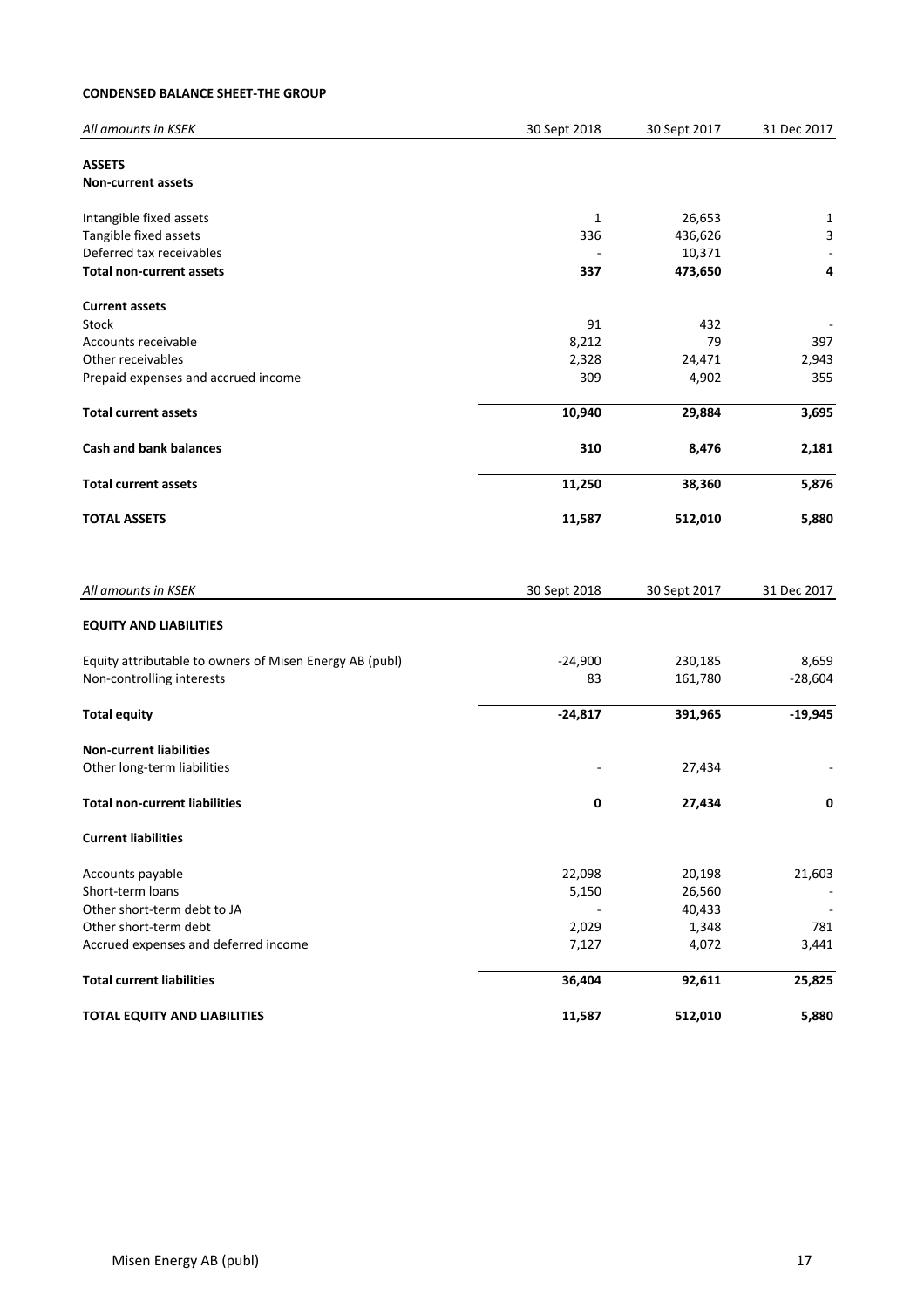#### **CONDENSED STATEMENT OF CHANGES IN EQUITY - THE GROUP**

|                                                   |               |                          | Attributable to owners of Misen Energy AB (publ) |                             |            |                     |                     |
|---------------------------------------------------|---------------|--------------------------|--------------------------------------------------|-----------------------------|------------|---------------------|---------------------|
|                                                   | Share capital | Other equity             | Other reserves                                   | <b>Retained</b><br>earnings | Total      | Non-<br>controlling | <b>Total equity</b> |
| All amounts in KSEK                               |               |                          |                                                  |                             |            | interests           |                     |
| Equity brought forward 2017-01-01                 | 290,136       | $-274,435$               | $-549,324$                                       | 830,544                     | 296,921    | 167,637             | 464,558             |
| Net result                                        |               |                          |                                                  |                             |            |                     |                     |
| Net result of the period Jan - Sept 2017          |               |                          |                                                  | $-38,225$                   | $-38,225$  | $-19,722$           | $-57,947$           |
| Other comprehensive income                        |               |                          |                                                  |                             |            |                     |                     |
| <b>Translation difference</b>                     | ٠             | $\overline{\phantom{a}}$ | $-24,510$                                        | 0                           | $-24,510$  | $-18,875$           | $-43,385$           |
| <b>Total comprehensive income</b>                 | O             | 0                        | $-24,510$                                        | $-38,225$                   | $-62,735$  | $-38,597$           | $-101,332$          |
| Equity brought forward 2017-09-30                 | 290,136       | $-274,435$               | -573,834                                         | 788,318                     | 230,185    | 161,780             | 391,965             |
| Equity brought forward 2017-10-01                 | 290,136       | $-274,435$               | $-573,834$                                       | 788,318                     | 230,185    | 161,780             | 391,965             |
| <b>Net result</b>                                 |               |                          |                                                  |                             |            |                     |                     |
| Net result of the period Oct-Dec 2017             |               |                          |                                                  | $-535,007$                  | $-535,007$ | $-479,264$          | $-1,014,271$        |
| Other comprehensive income                        |               |                          |                                                  |                             |            |                     |                     |
| Reversed translationsdifferencies                 |               |                          | 589,848                                          | $-262,755$                  | 327,093    | 295,941             | 623,034             |
| <b>Translation difference</b>                     |               |                          | $-16,251$                                        |                             | $-16,251$  | $-14,310$           | $-30,561$           |
| <b>Total comprehensive income</b>                 | 0             | 0                        | 573,597                                          | $-797,762$                  | $-224,165$ | -197,633            | -421,798            |
| Transactions with non-contolling interests        |               |                          |                                                  |                             |            |                     |                     |
| Sale of shares in subsidiary                      | 0             | 0                        | 0                                                | 2,639                       | 2,639      | 7,249               | 9,888               |
| Total transactions with non-controlling interests | 0             | 0                        | 0                                                | 2,639                       | 2,639      | 7,249               | 9,888               |
| Equity brought forward 2017-12-31                 | 290,136       | $-274,435$               | $-237$                                           | $-6,805$                    | 8,659      | $-28,604$           | $-19,945$           |
| Equity brought forward 2018-01-01                 | 290,136       | $-274,435$               | $-237$                                           | $-6,805$                    | 8,659      | $-28,604$           | $-19,945$           |
| Net result of the period Jan - Sept 2018          | $\Omega$      | 0                        | $-10,554$                                        | $-10,554$                   | $-10,554$  | $-4,285$            | $-14,839$           |
| Other comprehensive income                        |               |                          |                                                  |                             |            |                     |                     |
| <b>Translation difference</b>                     | 0             | 0                        | 0                                                | -83                         | -83        | $-78$               | $-161$              |
| <b>Total comprehensive income</b>                 | $\mathbf{0}$  | 0                        | 0                                                | $-10,637$                   | $-10,637$  | $-4,363$            | $-15,000$           |
| Transactions with non-contolling interests        |               |                          |                                                  |                             |            |                     |                     |
| Sale of shares in subsidiary                      |               |                          |                                                  | 0                           | 0          | 10,128              | 10,128              |
| Other transactions with non-controlling interests |               |                          |                                                  | $-22,922$                   | $-22,922$  | 22,922              |                     |
| Total transactions with non-controlling interests |               | $\ddot{\phantom{1}}$     |                                                  | $-22,922$                   | $-22,922$  | 33,050              | 10,128              |
| Equity brought forward 2018-09-30                 | 290,136       | $-274,435$               | $-237$                                           | $-17,442$                   | $-24,900$  | 83                  | $-24,817$           |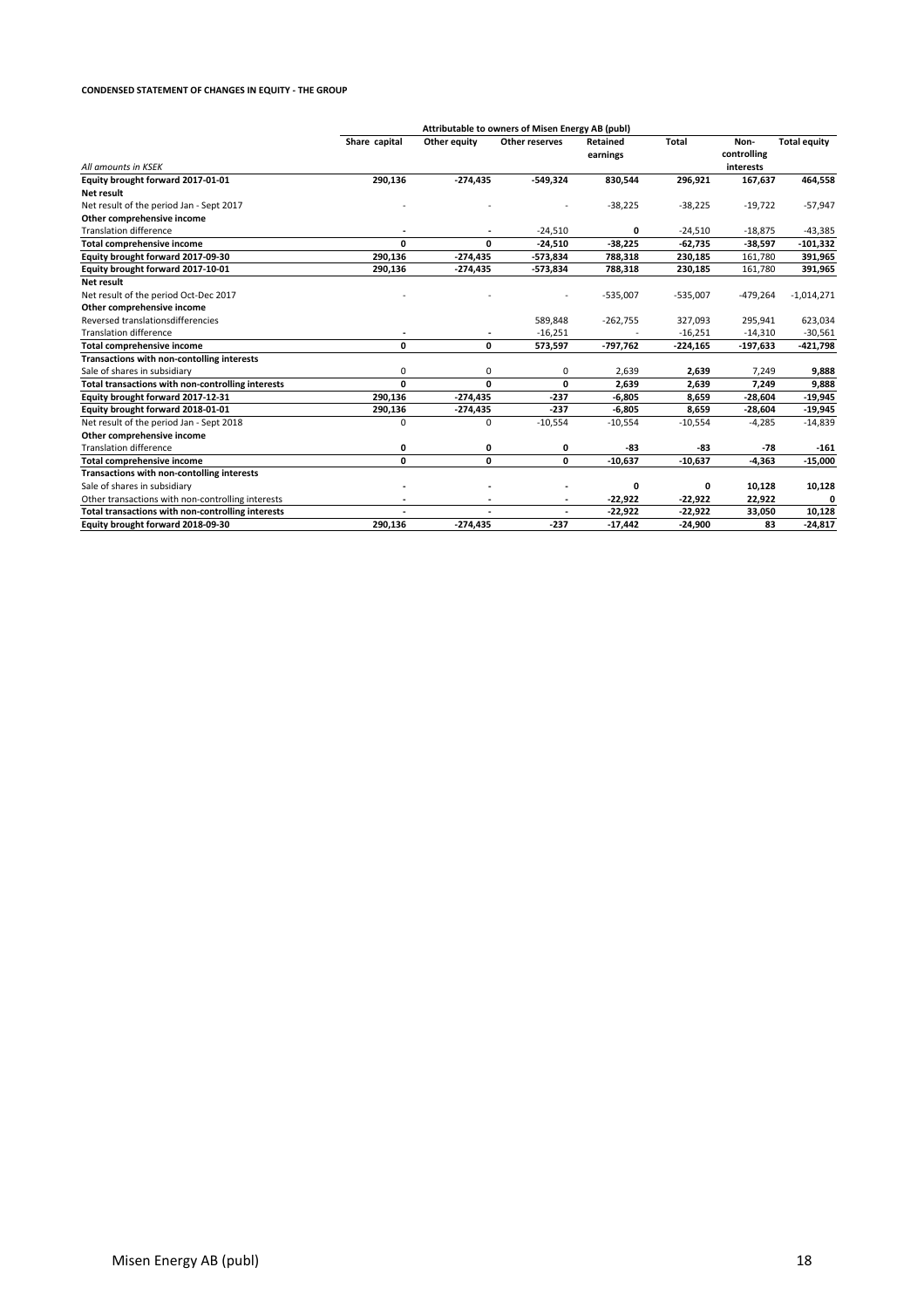|                                               | 1 Jan-30 Sept | 1 Jan-30 Sept | 1 Jan-31 Dec |
|-----------------------------------------------|---------------|---------------|--------------|
|                                               | 2018          | 2017          | 2017         |
| All amounts in KSEK                           | 9 months      | 9 months      | 12 months    |
| <b>Operating activities</b>                   |               |               |              |
| Operating income                              | $-12,661$     | $-64,004$     | $-1,071,529$ |
| Adjustment for non-cash items                 | 3,544         | 2,704         | 1,002,869    |
| Interest and dividends received               | 3             | 153           | 156          |
| Interest paid                                 | $-53$         | $-2,562$      | $-5,461$     |
| Income tax                                    | $-7$          | $-1,711$      | $-1,711$     |
| Cash flow from operating activities           |               |               |              |
| before working capital changes                | $-9,174$      | $-65,420$     | $-75,676$    |
| Decrease(+)/increase in stocks                | $-92$         | 103           | 103          |
| Decrease(+)/increase in receivables           | $-10,624$     | 1,562         | 2,065        |
| Decrease(-)/increase in short-term debts      | 3,026         | 32,822        | 33,298       |
| <b>Cash-flow from operating activities</b>    | $-16,864$     | $-30,933$     | $-40,210$    |
| <b>Investing activities</b>                   |               |               |              |
| Acquisition of tangible and intangible assets | $-536$        | $-290$        | $-7,654$     |
| Sale of tangible and intangible assets        | 245           |               | 583          |
| Sale of shares in subsidiary                  | 10,128        | 17,701        | 27,591       |
| Cash flow from investing activities           | 9,837         | 17,411        | 20,520       |
| <b>Financing activities</b>                   |               |               |              |
| Change in long-term debt (increase+)          | 5,150         | 9,598         | 9,598        |
| Cash flow from financing activities           | 5,150         | 9,598         | 9,598        |
|                                               |               |               |              |
| Cash flow for the period                      | $-1,877$      | $-3,924$      | $-10,092$    |
| Cash at the beginning of the period           | 2,181         | 12,498        | 12,498       |
| Exchange rate difference in cash              | 6             | $-98$         | $-225$       |
| Cash at the end of the period                 | 310           | 8,476         | 2,181        |

# **CONDENSED STATEMENT OF CASH FLOWS - THE GROUP**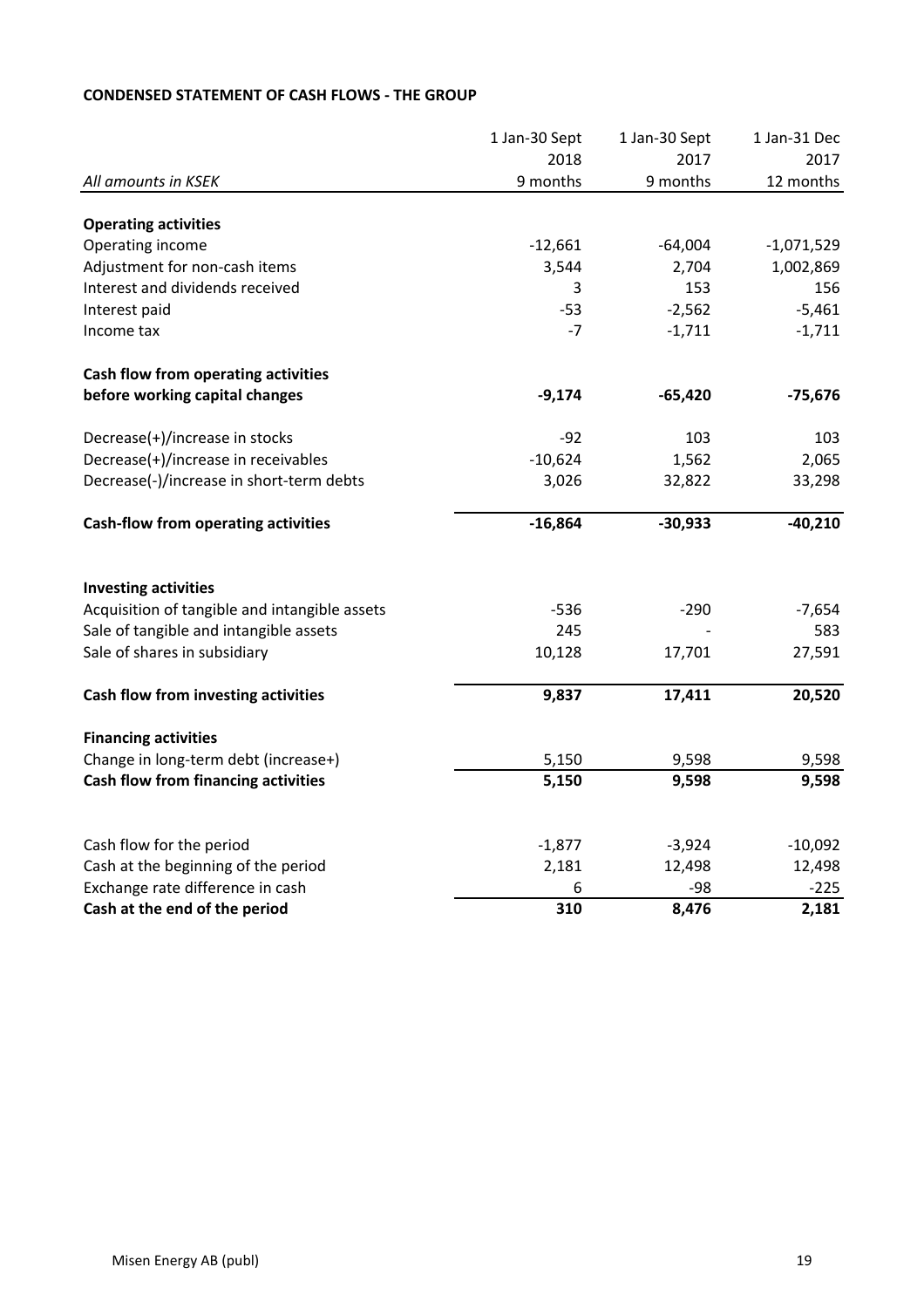#### **CONDENSED INCOME STATEMENT - PARENT COMPANY**

| (Misen Energy AB (publ))                           |                          |                          |                          |                          |              |
|----------------------------------------------------|--------------------------|--------------------------|--------------------------|--------------------------|--------------|
|                                                    | 1 July - 30 Sept         | 1 July - 30 Sept         | 1 Jan-30 Sept            | 1 Jan-30 Sept            | 1 Jan-31 Dec |
|                                                    | 2018                     | 2017                     | 2018                     | 2017                     | 2017         |
| All amounts in KSEK                                | 3 months                 | 3 months                 | 9 months                 | 9 months                 | 12 months    |
| <b>Operating revenue</b>                           |                          |                          |                          |                          |              |
| Net sales                                          | 1,394                    | 1,394                    | 4,183                    | 4,183                    | 5,577        |
|                                                    | 1,394                    | 1,394                    | 4,183                    | 4,183                    | 5,577        |
| <b>Operating expenses</b>                          |                          |                          |                          |                          |              |
| Other external expenses                            | $-1,836$                 | 4,509                    | $-4,855$                 | $-7,991$                 | $-14,465$    |
| Personnel expenses                                 | $-1,589$                 | $-413$                   | $-5,618$                 | $-4,599$                 | $-6,146$     |
|                                                    | $-3,425$                 | 4,096                    | $-10,473$                | $-12,590$                | $-20,611$    |
| <b>Operating result</b>                            | $-2,031$                 | 5,490                    | $-6,290$                 | $-8,407$                 | $-15,034$    |
| Result from sale of subsidiary                     | $\overline{\phantom{a}}$ | $\overline{\phantom{a}}$ | 488                      | $-9,813$                 | $-9,562$     |
| Financial items net                                | 114                      | 0                        | 108                      | $-1,441$                 | $-1,441$     |
|                                                    | 114                      | $\mathbf 0$              | 596                      | $-11,254$                | $-11,003$    |
| Profit/loss after financial items                  | $-1,917$                 | 5,490                    | $-5,694$                 | $-19,661$                | $-26,037$    |
| Taxes for the period                               | $\overline{\phantom{a}}$ | $\overline{\phantom{a}}$ | $\overline{\phantom{a}}$ | $\overline{\phantom{a}}$ |              |
| Net profit/loss                                    | $-1,917$                 | 5,490                    | $-5,694$                 | $-19,661$                | $-26,037$    |
| Statement of comprehensive income - Parent company |                          |                          |                          |                          |              |
| Net loss for the period                            | $-1,917$                 | 5,490                    | $-5,694$                 | $-19,661$                | $-26,037$    |
| Other comprehensive income                         |                          |                          |                          |                          |              |
| Total comprehensive income for the period          | $-1,917$                 | 5,490                    | $-5,694$                 | $-19,661$                | $-26,037$    |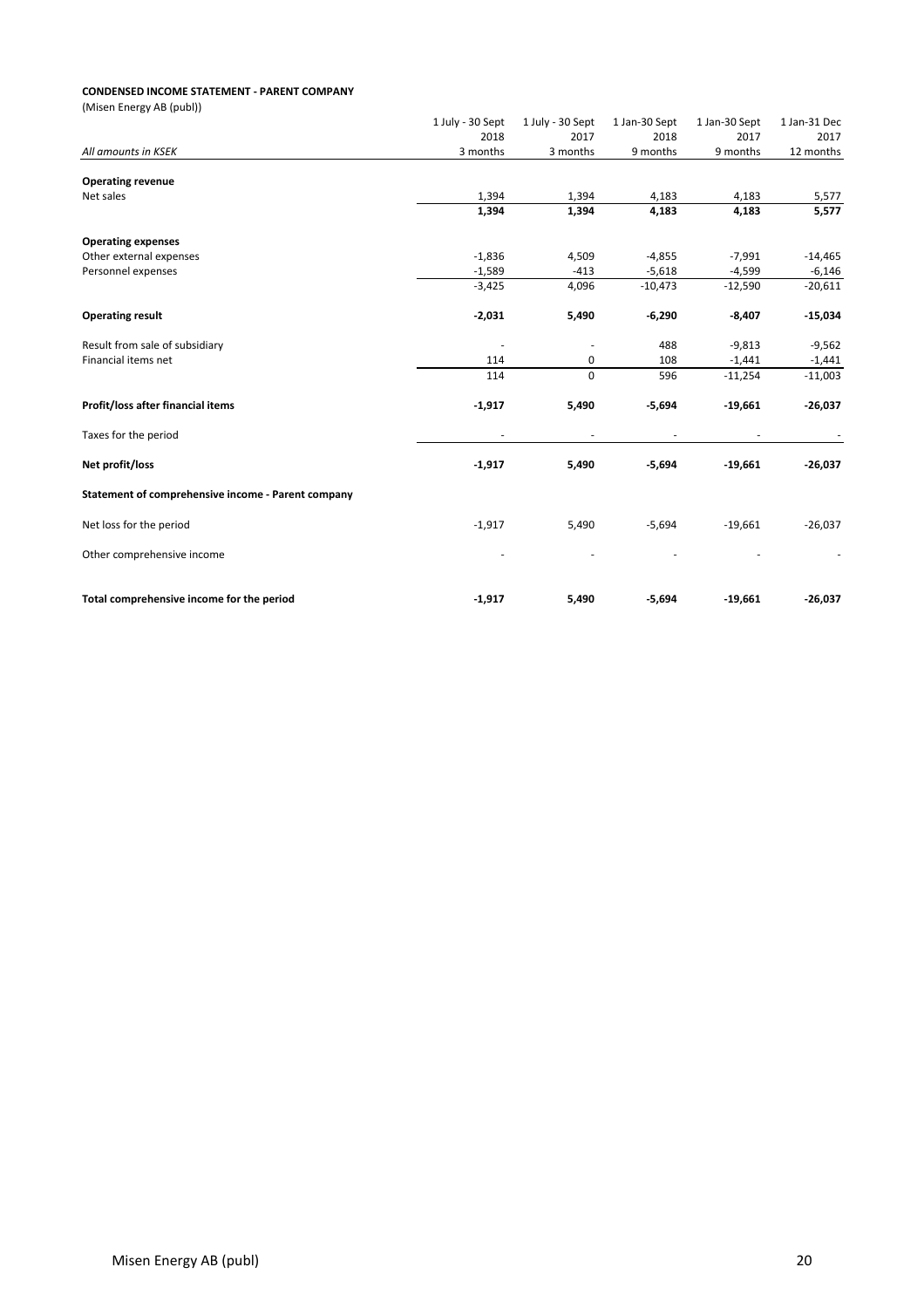## **CONDENSED BALANCE SHEET - PARENT COMPANY**

(Misen Energy AB (publ))

| All amounts in KSEK                      | 30 Sept 2018    | 30 Sept 2017 | 31 Dec 2017 |
|------------------------------------------|-----------------|--------------|-------------|
| <b>ASSETS</b>                            |                 |              |             |
| <b>Non-current assets</b>                |                 |              |             |
| <b>Financial fixed assets</b>            |                 |              |             |
| Shares in subsidiaries                   | 313,359         | 262,735      | 252,997     |
| <b>Total financial fixed assets</b>      | 313,359         | 262,735      | 252,997     |
| <b>Total fixed assets</b>                | 313,359         | 262,735      | 252,997     |
| <b>Total non-current assets</b>          | 313,359         | 262,735      | 252,997     |
| <b>Current receivables</b>               |                 |              |             |
| Other receivables                        |                 |              | 177         |
| Short-term receivables subsidiaries      | 2,724           | 42,092       | 69,849      |
| Prepaid expenses and accrued income      | 303             | 250          | 354         |
|                                          | 3,027           | 42,342       | 70,380      |
| <b>Cash and bank balances</b>            | 249             | 8,203        | 1,644       |
| <b>Total current assets</b>              | 3,276           | 50,545       | 72,024      |
| <b>TOTAL ASSETS</b>                      | 316,635         | 313,280      | 325,021     |
| All amounts in KSEK                      | 30 Sept 2018    | 30 Sept 2017 | 31 Dec 2017 |
| <b>EQUITY AND LIABILITIES</b>            |                 |              |             |
| Equity                                   |                 |              |             |
| <b>Restricted equity</b>                 |                 |              |             |
| Share capital                            | 290,136         | 290,136      | 290,136     |
| Statutory reserves                       | 345             | 345          | 345         |
|                                          | 290,481         | 290,481      | 290,481     |
| Non-restricted equity                    |                 |              |             |
| Profit/Loss brought forward              | 3,588           | 29,625       | 29,627      |
| Profit/loss for the year                 | $-5,694$        | $-19,661$    | $-26,037$   |
|                                          | $-2,106$        | 9,964        | 3,590       |
| <b>Total equity</b>                      | 288,375         | 300,445      | 294,071     |
| <b>Non-current liabilities</b>           |                 |              |             |
| Other long-term debts to group companies | 88              | 90           | 90          |
| <b>Total non-current liabilities</b>     | 88              | 90           | 90          |
| <b>Current liabilities</b>               |                 |              |             |
| Accounts payable<br>Short-term loans     | 17,189<br>5,150 | 9,675        | 17,457      |
| Other short-term liabilities             | 451             | 436          | 10,616      |
| Accrued expenses and deferred income     | 5,382           | 2,634        | 2,787       |
| <b>Total current liabilities</b>         | 28,172          | 12,745       | 30,860      |
| <b>TOTAL EQUITY AND LIABILITIES</b>      | 316,635         | 313,280      | 325,021     |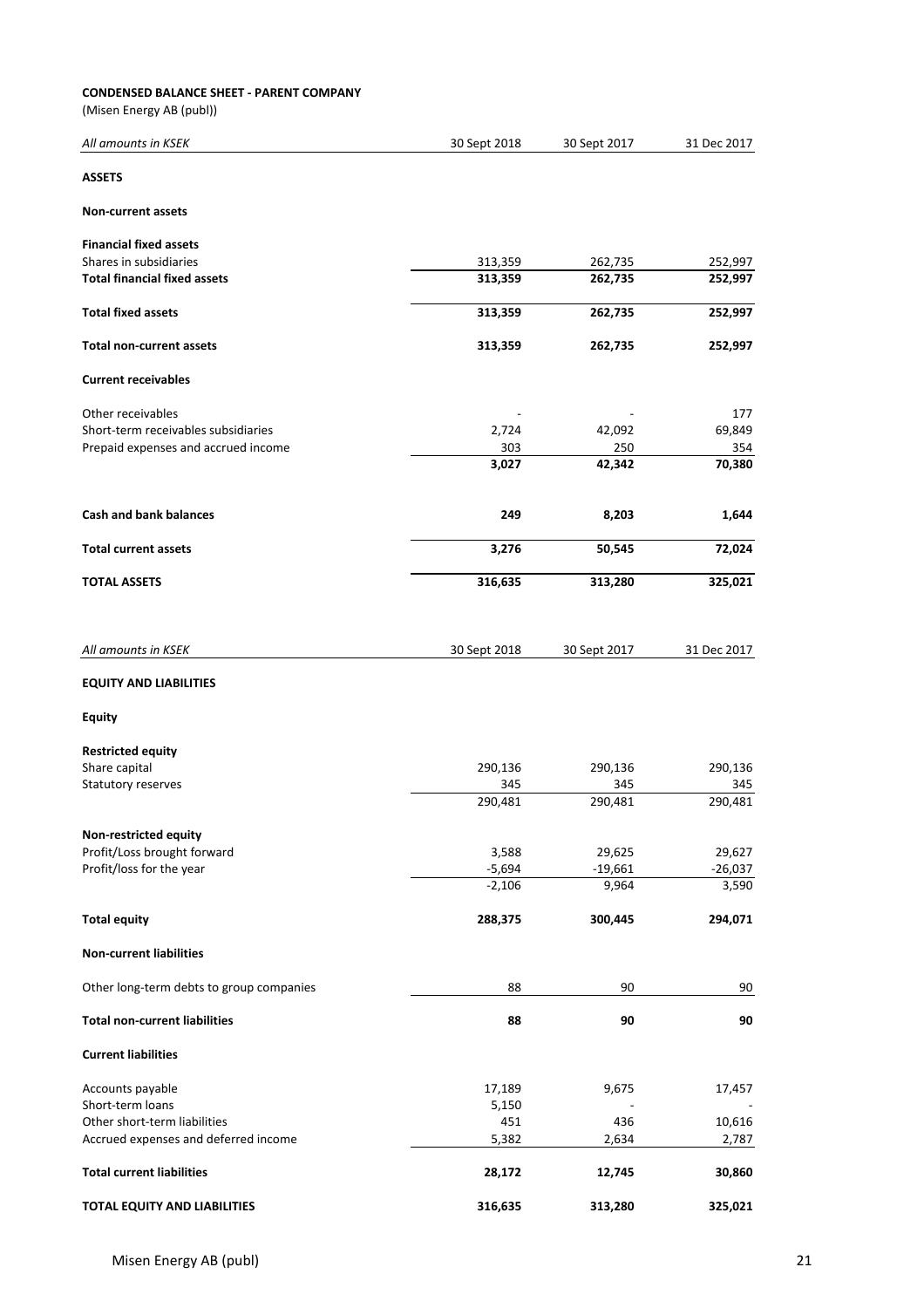## **CONDENSED STATEMENT OF CHANGES IN EQUITY - PARENT COMPANY**

(Misen Energy AB (publ))

|                                           | <b>Share</b>             |                          |         |                 |              |  |
|-------------------------------------------|--------------------------|--------------------------|---------|-----------------|--------------|--|
|                                           | <b>Share</b>             | <b>Statutory</b>         | Premium | <b>Retained</b> |              |  |
| All amounts in KSEK                       | capital                  | reserves                 | reserve | earnings        | Total equity |  |
|                                           |                          |                          |         |                 |              |  |
| Equity brought forward 2017-01-01         | 290,136                  | 345                      | 714,285 | $-684.661$      | 320,105      |  |
| Net result                                |                          |                          |         |                 |              |  |
| Net result of the period Jan - June 2017  | ٠                        |                          |         | $-19,661$       | $-19,661$    |  |
| <b>Total comprehensive income</b>         | $\blacksquare$           | $\overline{\phantom{0}}$ |         | $-19,661$       | $-19,661$    |  |
| Equity brought forward 2017-09-30         | 290,136                  | 345                      | 714,285 | -704,322        | 300,445      |  |
| Equity opening balance 2017-10-01         | 290,136                  | 345                      | 714,285 | -704,322        | 300,445      |  |
| Net result                                |                          |                          |         |                 |              |  |
| Net result of the period Oct - Dec 2017   | ٠                        |                          |         | $-6,376$        | $-6,376$     |  |
| <b>Total comprehensive income</b>         | 0                        | 0                        | 0       | $-6,376$        | $-6,376$     |  |
| Equity brought forward 2017-12-31         | 290,136                  | 345                      | 714,285 | -716,389        | 288,375      |  |
| Net result                                |                          |                          |         |                 |              |  |
| Net result for the period Jan - Sept 2018 | $\overline{\phantom{a}}$ |                          |         | $-5,694$        | $-5,694$     |  |
| Total comprehensive income                | -                        |                          |         | $-5,694$        | $-5,694$     |  |
| Equity brought forward 2018-09-30         | 290,136                  | 345                      | 714,285 | $-716,389$      | 288,375      |  |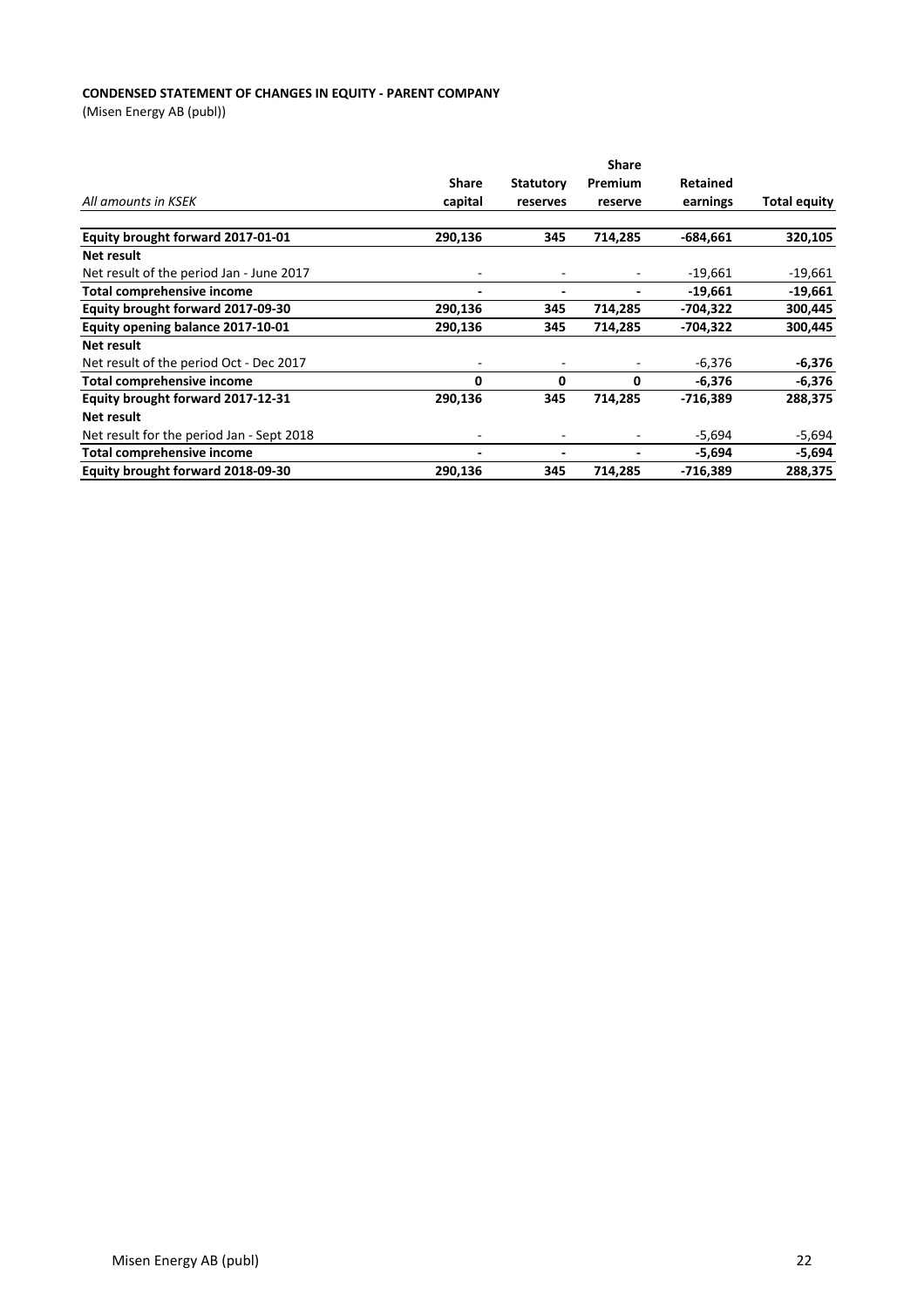# **CONDENSED STATEMENT OF CASH FLOWS - PARENT COMPANY**

(Misen Energy AB (publ))

| All amounts in KSEK                         | 1 Jan-30 Sept | 1 Jan-30 Sept<br>2017<br>9 months | 1 Jan-31 Dec<br>2017<br>12 months |
|---------------------------------------------|---------------|-----------------------------------|-----------------------------------|
|                                             | 2018          |                                   |                                   |
|                                             | 9 months      |                                   |                                   |
|                                             |               |                                   |                                   |
| Operating activities                        |               |                                   |                                   |
| Operating income                            | $-6,290$      | $-8,407$                          | $-15,034$                         |
| Interest paid                               | $-53$         | $-1$                              | $-2$                              |
| Cash flow from operating activities         |               |                                   |                                   |
| before working capital changes              | $-6,343$      | $-8,408$                          | $-15,036$                         |
| Decrease(+)/increase in receivables         | $-2,488$      | $-24,808$                         | $-52,745$                         |
| Decrease(-)/increase in accounts payable    | $-268$        | 8,945                             | 16,727                            |
| Decrease(-)/increase(+) in short term debts | $-7,574$      | $-1,859$                          | 8,476                             |
| Cash flow from operating activities         | $-16,673$     | $-26,130$                         | $-42,578$                         |
| <b>Investment activities</b>                |               |                                   |                                   |
| Sale of shares in subsidiary                | 10,128        | 17,701                            | 27,590                            |
| Cash flow from investing activities         | 10,128        | 17,701                            | 27,590                            |
| <b>Financing activities</b>                 |               |                                   |                                   |
| Change in long-term debt                    | 5,150         | 9,598                             | 9,598                             |
| Cash flow from financing activities         | 5,150         | 9,598                             | 9,598                             |
| Cash flow for the period                    | $-1,395$      | 1,169                             | $-5,390$                          |
| Cash at the beginning of the period         | 1,644         | 7,034                             | 7,034                             |
| Cash at the end of the period               | 249           | 8,203                             | 1,644                             |